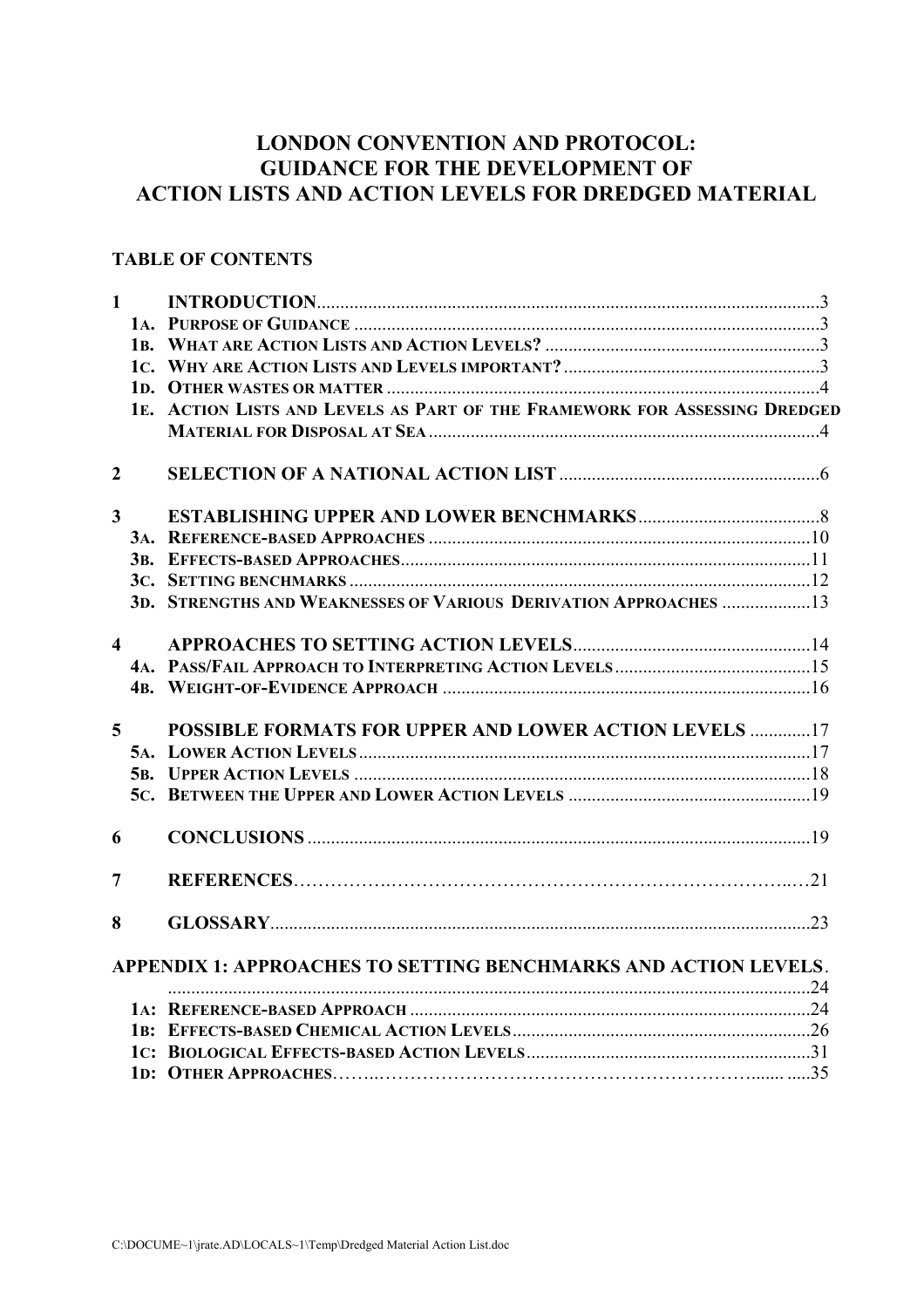#### **EXECUTIVE SUMMARY**

This document provides guidance to regulators and policy makers on the selection of Action Lists and the development of Action Levels for dredged material proposed for disposal at sea. An Action List is a set of chemicals of concern, biological responses of concern, or other characteristics that can be used for screening dredged material for their potential effects on human health and the marine environment. Action Levels establish thresholds that provide decision points that determine whether sediments can be disposed of at sea.

While the guidance is designed to assist with implementation of requirements under the *Convention on the Prevention of Marine Pollution by Dumping of Wastes and Other Matter, 1972* (London Convention) and its *1996 Protocol* (London Protocol), the guidance is general and could be applied to the assessment of dredged material under other instruments. The guidance does not, however, cover the assessment of other wastes or other matter allowed under the London Convention and Protocol.

There is no universal mechanism for the selection of Action Lists and the development of Action Levels. As such, the document is not prescriptive. Instead the document provides guidance on the process of selecting Action Lists and Action Levels and proposes options that are available to regulators and policy makers.

The process begins with an identification of the chemical, biological, or physical characteristics that will make up the Action List. This can be done by surveying relevant sources of contaminants to dredged material, inventorying valued resources in proximity to disposal sites and their risk factors, and tracking best practices in the science of sediment assessment and management. Also, for the purposes of the London Convention and Protocol, *priority shall be given to toxic, persistent and bioaccumulative substances from anthropogenic sources*.

Next, benchmarks must be set for each characteristic on the Action List. Benchmarks are often developed using a reference-based approach (comparing to background or ambient conditions) or an effects-based approach (based on knowledge or direct observation of the effects of exposure). Appendix 1 goes into further detail providing options that can be used in setting benchmarks.

Finally, Action Levels are set by integrating the relevant characteristics and benchmarks to form a decision rule. This can be as simple as a pass/fail based on a single benchmark or it can be more complex such as combining multiple lines of evidence in a weight-of-evidence approach. An Upper Action Level can be created above which there would be concern due to increased potential for effects on human health and the marine environment, and if desired, a Lower Action Level can be created below which there would be little concern. The document concludes by providing guidance on formulating Action Levels in language suitable for developing National regulations and dealing with sediments that fall between the Upper and Lower Action Levels. Appendices 1A to 1D provide descriptions of different approaches and country examples.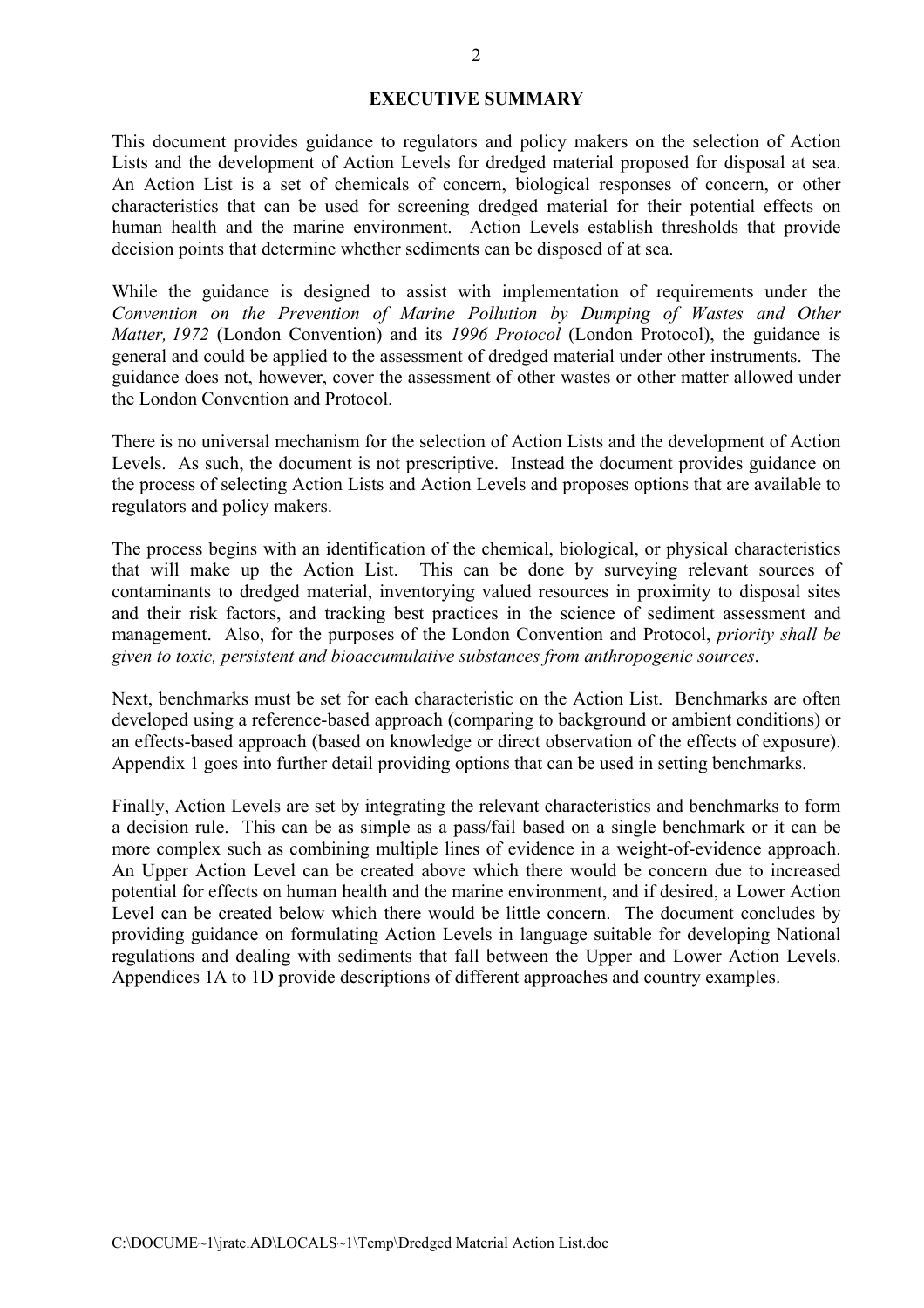## **1 INTRODUCTION**

#### **1A. PURPOSE OF GUIDANCE**

1.1 This document is intended to assist regulators and policy makers in developing National **Action Lists** and **Action Levels** for the assessment of dredged material proposed for disposal at sea.

## **1B. WHAT ARE ACTION LISTS AND ACTION LEVELS?**

- 1.2 In the context of disposal at sea:
	- .1 An **Action List** is defined as *a* "*mechanism for screening candidate wastes and their constituents on the basis of their potential effects on human health and the marine environment*"*.* The Action List can consist of chemicals of interest, biological responses of concern, or other characteristics that can provide insight into the potential for dredged material to cause adverse effects in the marine environment. An Action List can also be used as a trigger mechanism for further waste prevention considerations and could therefore have a role in controlling pollution at its source, in promoting cleaner technology, or in improving the efficiency of dredging to reduce the need for disposal.
	- .2 **Action Levels** are established as decision rules that identify dredged material that may be disposed because the risk for adverse effects is low and acceptable, those that may not be disposed without management controls because the risks for adverse effects would be considered too high, or to identify cases where additional information may be required to make a sound judgement about the potential for the dredged material to cause adverse effects. If developed for the purposes of meeting the requirements of disposal at sea treaties, the Action Level will specify an Upper Level and may also specify a Lower Level. The Upper Level should be set so as to avoid acute or chronic effects on human health or on sensitive marine organisms representative of the marine ecosystem. Below the Lower Level, there should be little concern for disposal at sea.

#### **1C. WHY ARE ACTION LISTS AND LEVELS IMPORTANT?**

1.3 The Action List is important to Contracting Parties, and prospective Contracting Parties, to the London Convention and Protocol as it is a key decision-enabling component of the Generic Guidelines. "*The Guidelines for the Assessment of Wastes or Other Matter that May Be Considered for Dumping guide national authorities in evaluating applications for dumping of wastes in a manner consistent with the provisions of the London Convention or Protocol*." A shortened form of these Guidelines appears in Annex 2 to the London Protocol and a more specific version of the Guidelines has been developed particularly for dredged material assessment. In each version of these Guidelines, the application of an Action List and its levels is used to enable authorities to categorize the dredged material as being: 1) of little concern for disposal at sea; 2) as requiring more detailed assessment; or 3) as not being suitable for disposal at sea without the use of management techniques or processes.A jurisdiction that has developed a National Action List and Action Levels will be in a better position to make sound permit decisions and to be in compliance with the requirements of these treaties. Action Levels can provide feedback for compliance efforts, for further assessment or for monitoring.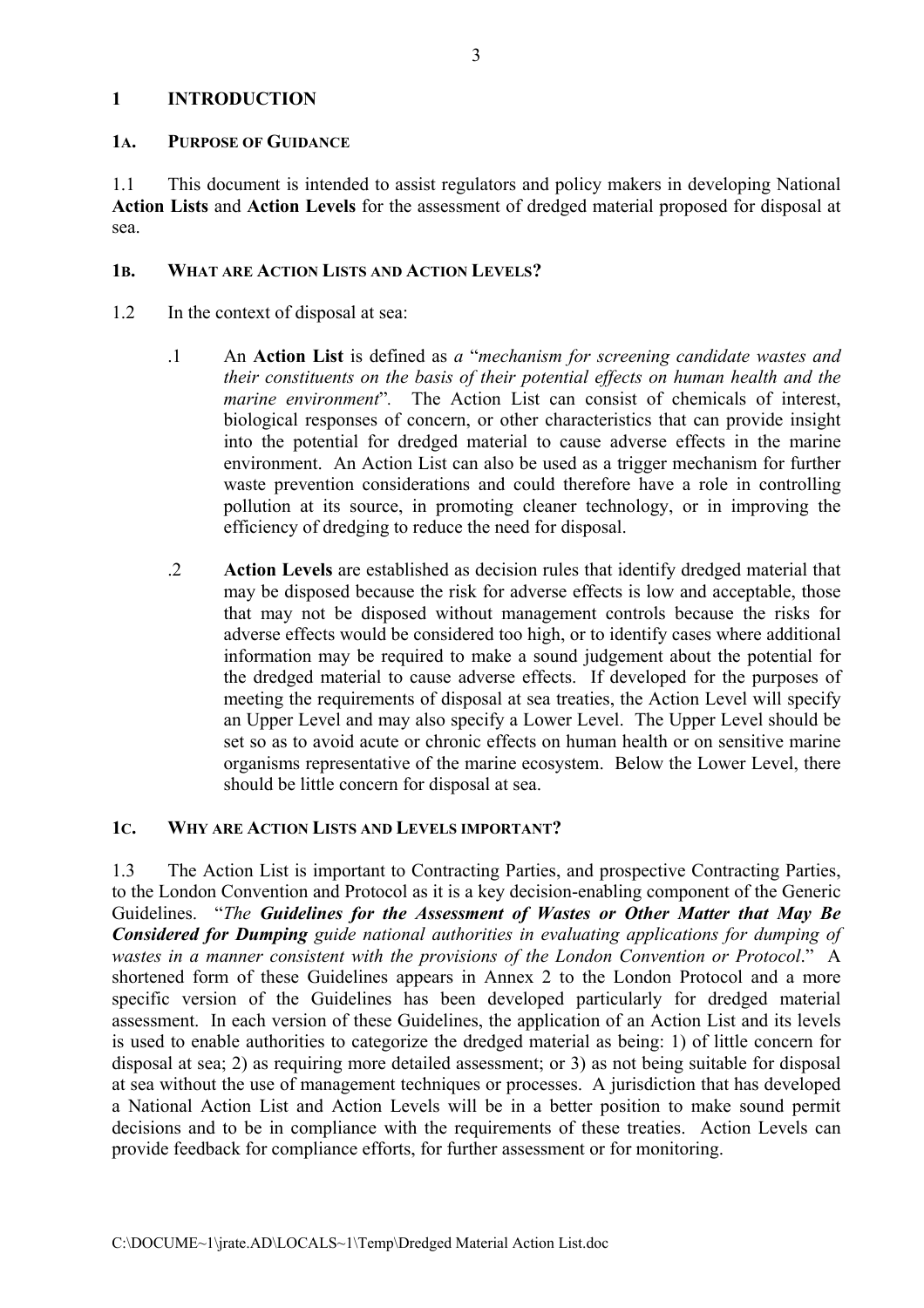1.4 Action Lists and Levels may also be of use to non-parties that require a consistent and transparent scientific basis by which to categorize or assess dredged material based on the level of risk they may pose to the marine environment upon disposal.

1.5 This document provides guidance on the selection of an Action List and considerations for the development of Action Levels for dredged material. It is not a detailed technical manual, but rather provides an overview of the options for development and adoption of Action Lists and Levels, as well as examples from various jurisdictions. There is some discussion of the implementation of an Action List as part of the decision-making process for permitting disposal of dredged material at sea. Those jurisdictions with limited experience that wish to adopt an Action List and Levels will likely require additional guidance and support to select the most suitable approach and to adapt it as needed to their legal and environmental circumstances. Also, the guidance is given with a view to achieving a balance between the best level of assessment possible and the availability of resources and capacity in different countries. The jurisdiction is encouraged to begin with practices that are achievable in the short term, with a view to continuing improvement as capacity and expertise are acquired.

1.6 This is the first iteration of this document and it is recognized that as global experience with Action Lists and Levels increases, there will be a need to update and elaborate the information and examples provided. Comments on this guidance are welcomed and should be addressed to the IMO Secretariat for the London Convention and Protocol.

## **1D. OTHER WASTES OR MATTER**

1.7 Fish waste, organic material of natural origin, inert, inorganic geological material, vessels and platforms, bulky items, etc., and carbon dioxide streams may also be considered for disposal at sea permits and the content of the Action List and the way that it is used may be different in each case. In future, separate documents will be produced for the development of Action Lists and Action Levels relevant to these wastes or other matter.

## **1E. ACTION LISTS AND LEVELS AS PART OF THE FRAMEWORK FOR ASSESSING DREDGED MATERIAL FOR DISPOSAL AT SEA**

1.8 The generic waste assessment guidance (WAG) framework under the London Convention and Protocol is shown in Figure 1. It is an iterative process meaning that steps do not necessarily have to be taken in order. Action Lists make use of physical, contaminant, or biological testing data collected during the characterization step. Following this characterization, Action Levels, which are one of the key decision-making points in the framework, are used to determine whether dredged material are acceptable for disposal at sea. For general understanding of Action Lists in the context of the framework, refer to the WAG Tutorial.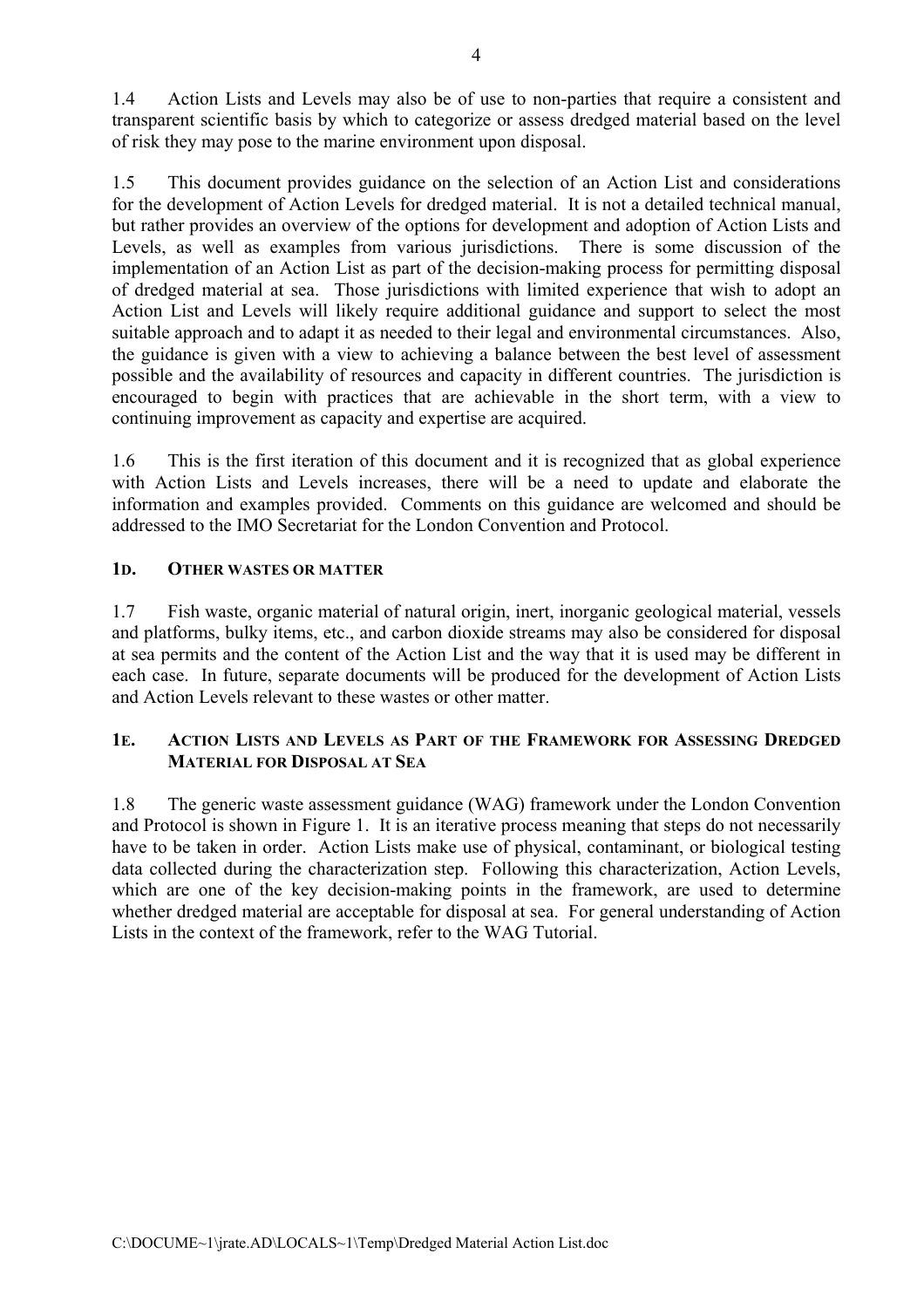

**Figure 1. Assessment Framework for the London Convention and Protocol**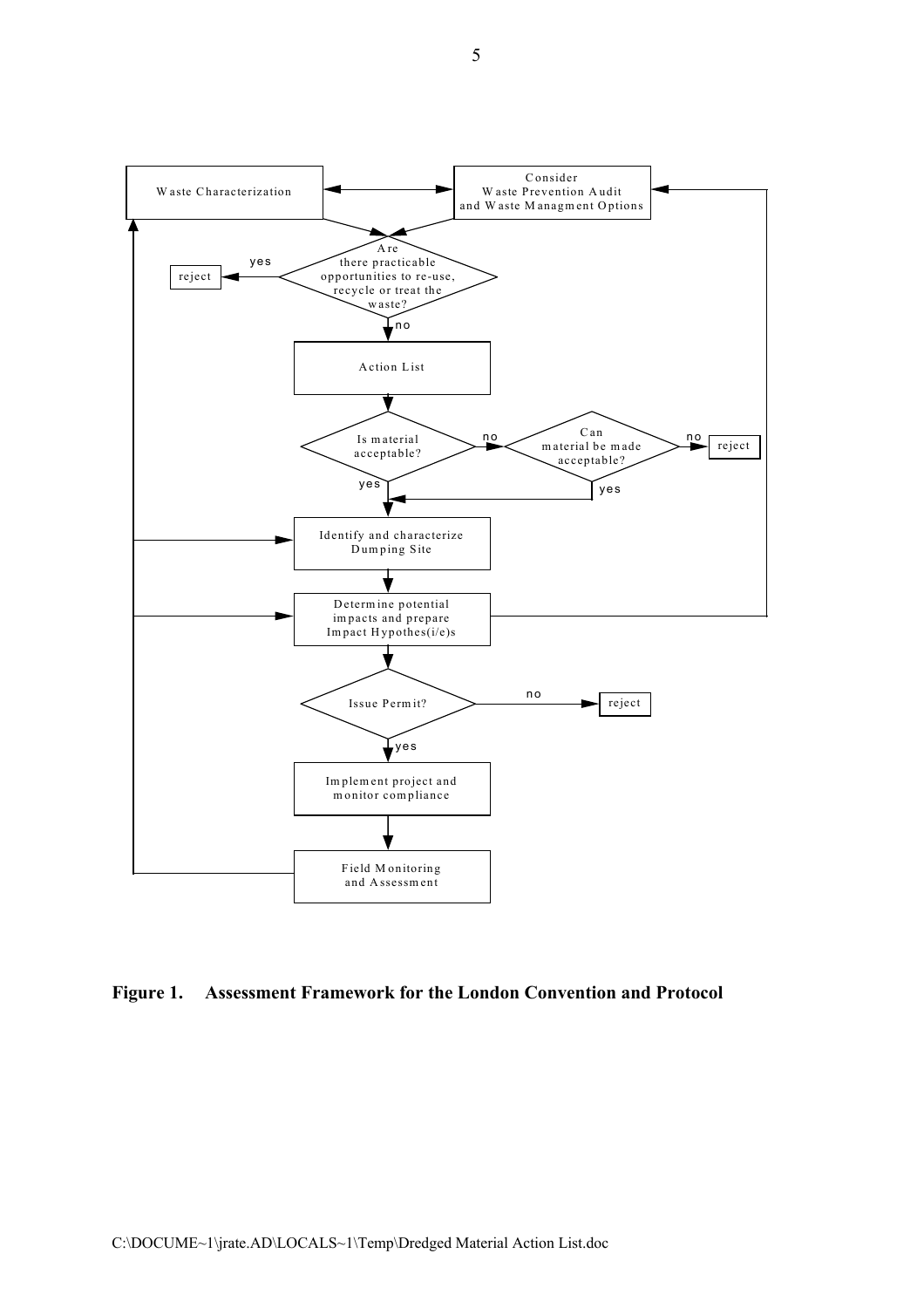## **2 SELECTION OF A NATIONAL ACTION LIST**

2.1 A Dredged Material National Action List is a list or inventory of dredged material **characteristics** and their **metrics** that a jurisdiction decides are important to consider in order to make permit decisions. To arrive at this Action List, authorities will need to consider what potential concerns are created by the disposal of dredged material in their jurisdiction and what assets and resources need to be protected. This consideration should lead to a determination of what needs to be measured and assessed. In practice an Action List will be developed by assembling a list of characteristics that will be used to perform a regulatory evaluation of dredged material. **Benchmarks** for each characteristic are used for developing decision rules to define the Upper and Lower Action Levels.

## **Box 1. Definition of Major Terms**

In this document the terms **characteristic, metric** and **benchmark** define the tools that are used to evaluate some aspect of the environment.

A **characteristic** is an attribute of the dredged material (e.g., copper, mercury, silt, petroleum compounds, pathogens) or a biological response to the dredged material (e.g., mortality, growth, bioaccumulation).

A **metric** is a measurement that can be made on the characteristic (e.g., concentration, percent survival).

A **benchmark** is a point on the range of the metric (e.g., 4 mg/kg copper, 20% amphipod mortality) that is used to identify where environmental concern may be low or high for that characteristic. These can be referred to as the lower benchmark and upper benchmark.

An Action List therefore comprises a number of characteristics to be considered for measurement in the dredged material.

An Action Level is a decision rule based on the findings of one or more characteristics in comparison to the respective benchmarks.

2.2 Selection of the characteristics and metrics in a National Action List should be based on knowledge concerning the nature of dredged material in the country where the list is to be used. For chemical characteristics, contaminants known to be in the material and those likely to have been deposited in the material from, *inter alia*, known point-source effluent discharges, tributaries, diffuse runoff, atmospheric deposition, accidents and spills, operational discharges and losses and direct dumping may need to be considered. Characteristics that give useful information on the potential for acute or chronic effects on sensitive marine organisms or on health should also be considered. For example, characteristics could include substances (particular chemicals of concern or interest); microbes, viruses or pathogens; biological responses or phenomena such as toxicity or bioaccumulation, and physical characteristics of the dredged material. See Appendix 2 for examples of lists developed by some of the London Convention and Protocol Parties.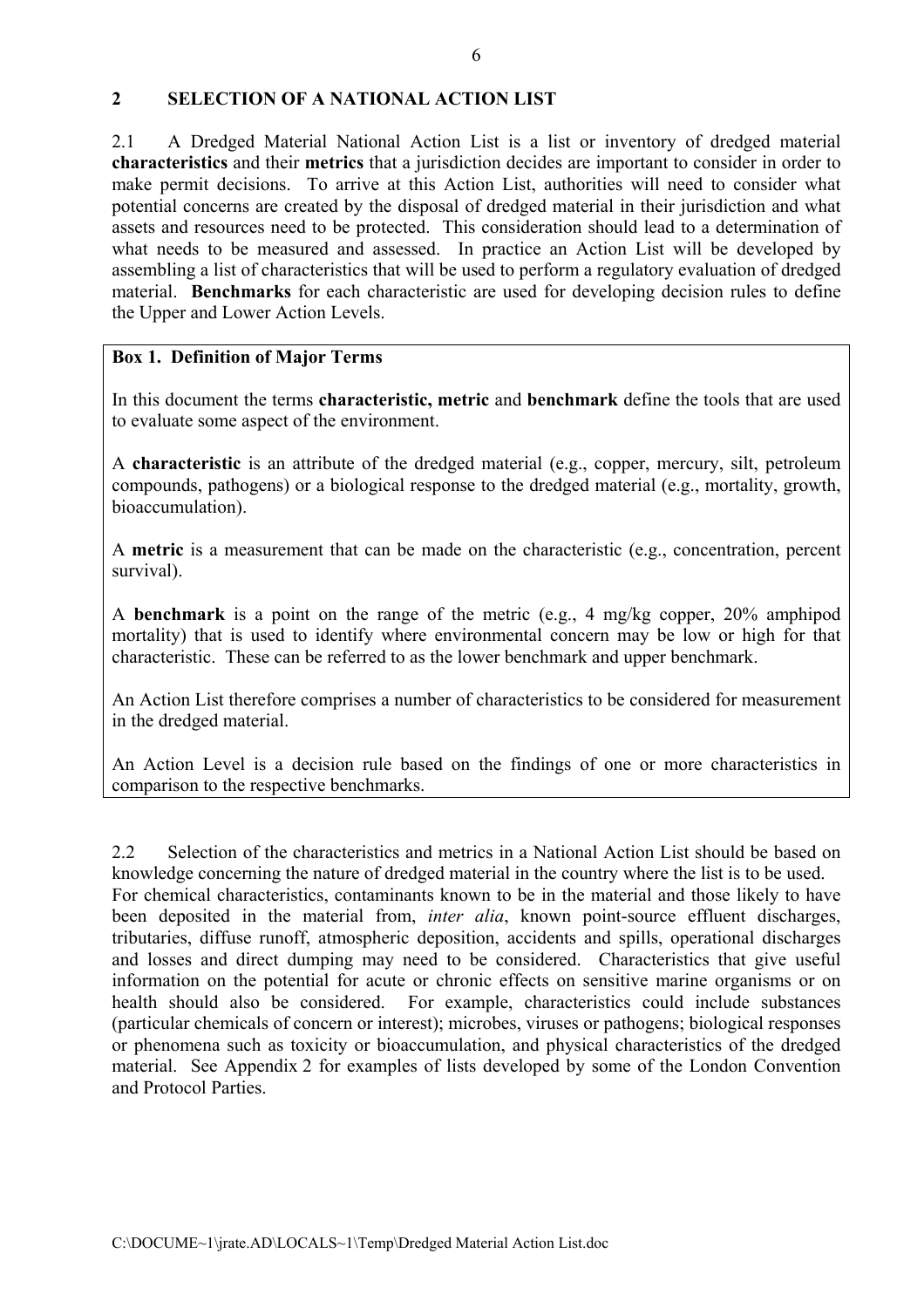**Box 2. The Generic Guidelines specify the following with respect to developing Action Lists**:

## Action Lists of the London Convention and Protocol

**Action Lists are an important part of Annex 2 to the London Protocol and may also be used in meeting the requirements of Annexes I and II to the London Convention. Details on such lists are further provided in the Revised Generic Guidelines (2008):** 

*"National Action Lists will provide the mechanism for screening candidate wastes and their constituents on the basis of their potential effects on human health and the marine environment"… "In selecting substances for consideration in an Action List, priority shall be given to toxic, persistent and bio-accumulative substances from anthropogenic sources (e.g., cadmium, mercury, organohalogens, petroleum hydrocarbons and, whenever relevant, arsenic, lead, copper, zinc, beryllium, chromium, nickel and vanadium, organosilicon compounds, cyanides, fluorides and pesticides or their by-products other than organohalogens)."* 

*"For an individual waste category, it may be possible to define national action levels on the basis of concentration limits, biological responses, environmental quality standards, flux considerations or other reference values."* 

2.3 Box 2 above outlines examples of chemical, biological and physical characteristics listed in the Revised Generic Guidelines which may be appropriate for inclusion in an Action List.

2.4 For those jurisdictions where little chemical or biological effects data are available, the authorities may wish to begin with an interim National Action List, either selected from another jurisdiction, or based on the guidance provided above within the London Convention and Protocol Guidelines. The commitment to refine an interim Action List could involve such follow-up actions as:

- .1 *Conducting a survey of relevant sources of contaminants to the dredged material, including sources of industrial, agricultural, and urban run-off*.The purpose of such a survey is to ensure that the Action List is sufficiently comprehensive to support credible assessments of the potential for adverse effects. Sediment surveys can be used to confirm the presence and prevalence of characteristics.
- .2 *Developing an inventory of valued resources in proximity to known or intended disposal sites* to provide the basis for Action Lists and Levels that will support sustainable management practices.
- .3 *Tracking the development of relevant science*. The science that supports sediment assessment and management will evolve with time. Tracking advances in the relevant fields of study will enable authorities to benefit from updating their approaches.

2.5 The experience gained by authorities over time in applying Action Lists and levels, including the use of confirmatory monitoring, will support making updates and refinements to Action Lists and their application. Over time, the analysis of this information will help confirm or further refine the List.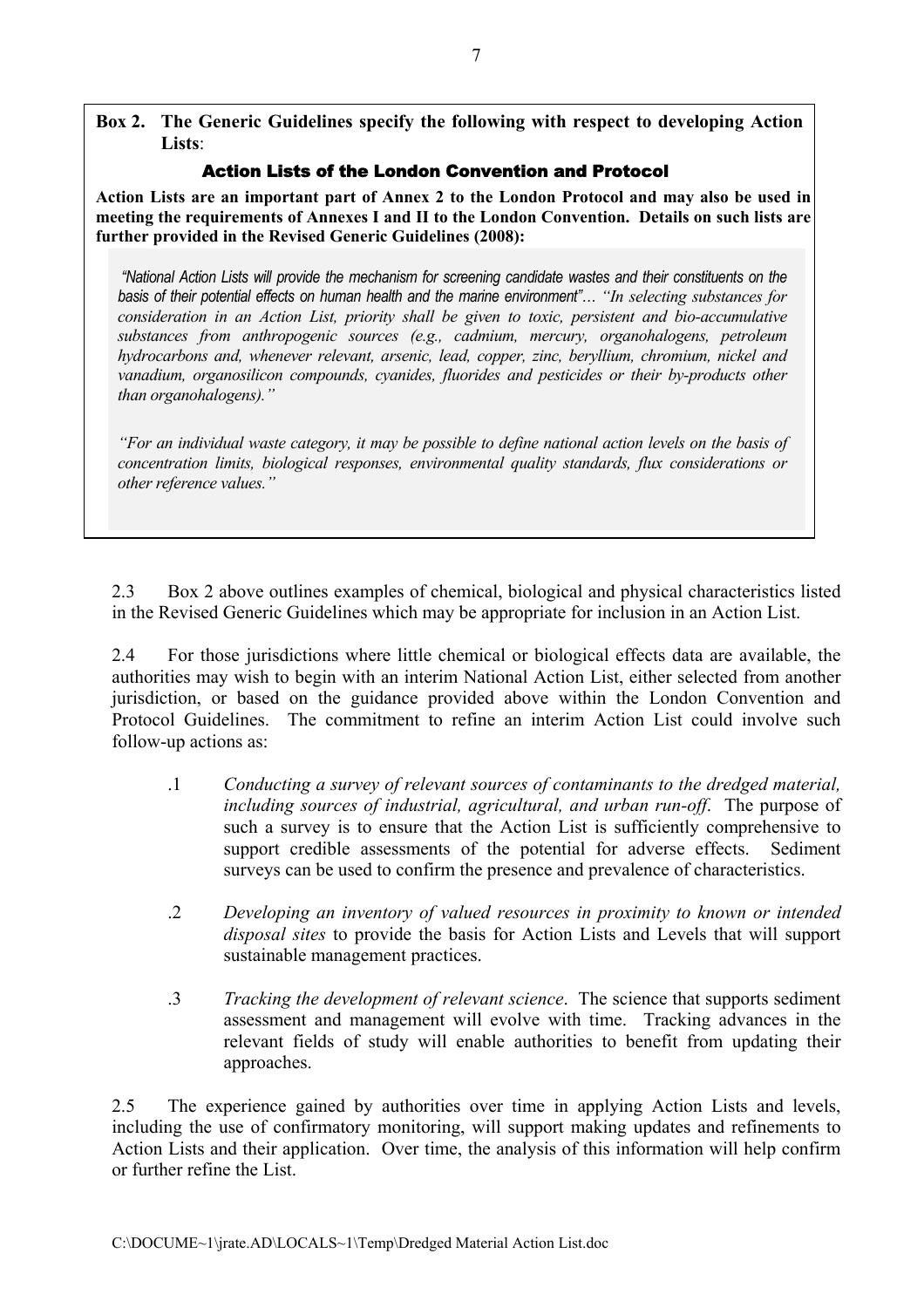2.6 Given that dredged material will often be influenced by site-specific sources of contamination, arriving at a National Action List that is representative of national concerns but not so large as to reduce the ability to conduct time- and cost-efficient assessments, is challenging for all jurisdictions. One approach is to set a smaller National Action List that includes only the most prevalent and critical characteristics that must be evaluated as minimum information in all cases and allow for the development and application of regionalized Action Lists that incorporate regional, local and site-specific knowledge of dredged material characteristics and valued resources. For example, when cadmium is widespread in the jurisdiction and of concern, it would appear on the National List. Whereas, chromium might only be prevalent in a limited number of areas associated with specific industries, and for that reason, would be included on relevant regional Action Lists.

# **3 ESTABLISHING UPPER AND LOWER BENCHMARKS**

3.1 Following Section 2, a National Action List can be chosen. Each characteristic (e.g., cadmium, survival, etc.) will have a metric (what is being measured: mg/kg dry wt, % survival). The benchmarks are the levels for a particular characteristic below which there would be little concern (lower benchmark), or above which there would be concern due to increased risk or increased probability of effects (upper benchmark). Once benchmarks are established for the characteristics on the List they are used to establish the Upper, and if desired, may be used to establish Lower Action Levels (refer to section 1.2.2).

## **Relationship between Benchmarks and Action Levels**

3.2 The application of Action Levels can range from relatively simple approaches to more complex formulations. In the simple approach (Table 1), the Action List consists of a series of contaminants (characteristics) that may be present in the material. By some means (see sections 3A, B and C below), lower and upper benchmarks are established for each characteristic on the List. Using the simple approach, exceedance of any *single* upper benchmark would be considered an exceedance of the Upper Action Level. In a complementary manner, following the simple approach, all characteristics of the sediment must be below the lower benchmarks to reach the conclusion that the material poses a low and acceptable level of risk to the marine environment and does not exceed the Lower Action Level. Sediments meeting neither of those situations would require additional investigation or evaluation before a decision could be reached.

|  |  |  | Table 1. An Example of a Simple Action Level Approach |
|--|--|--|-------------------------------------------------------|
|--|--|--|-------------------------------------------------------|

| Single Characteristic Action Level Model |                     |                 |           |                          |
|------------------------------------------|---------------------|-----------------|-----------|--------------------------|
| Dredged                                  | Dredged             | Lower benchmark | Upper     | Dredged material exceeds |
| material                                 | material            | $(LB)$ (mg/kg)  | benchmark | Upper Action Level when: |
| Characteristic                           | passes Lower        |                 | (UB)      |                          |
|                                          | <b>Action Level</b> |                 | (mg/kg)   |                          |
|                                          | when:               |                 |           |                          |
| Contaminant A                            |                     | 120             | 340       |                          |
| Contaminant B                            | All values          | 25              | 88        |                          |
| Contaminant C                            | below LB            | 75              | 420       | Exceedance of any UB     |
| Contaminant D                            |                     | 0.5             | 2.7       |                          |
| Contaminant E                            |                     | 50              | 170       |                          |

3.3 More complex approaches use decision rules that rely on the exceedance of benchmarks by **multiple characteristics** to reach a determination that the Upper Action Level has been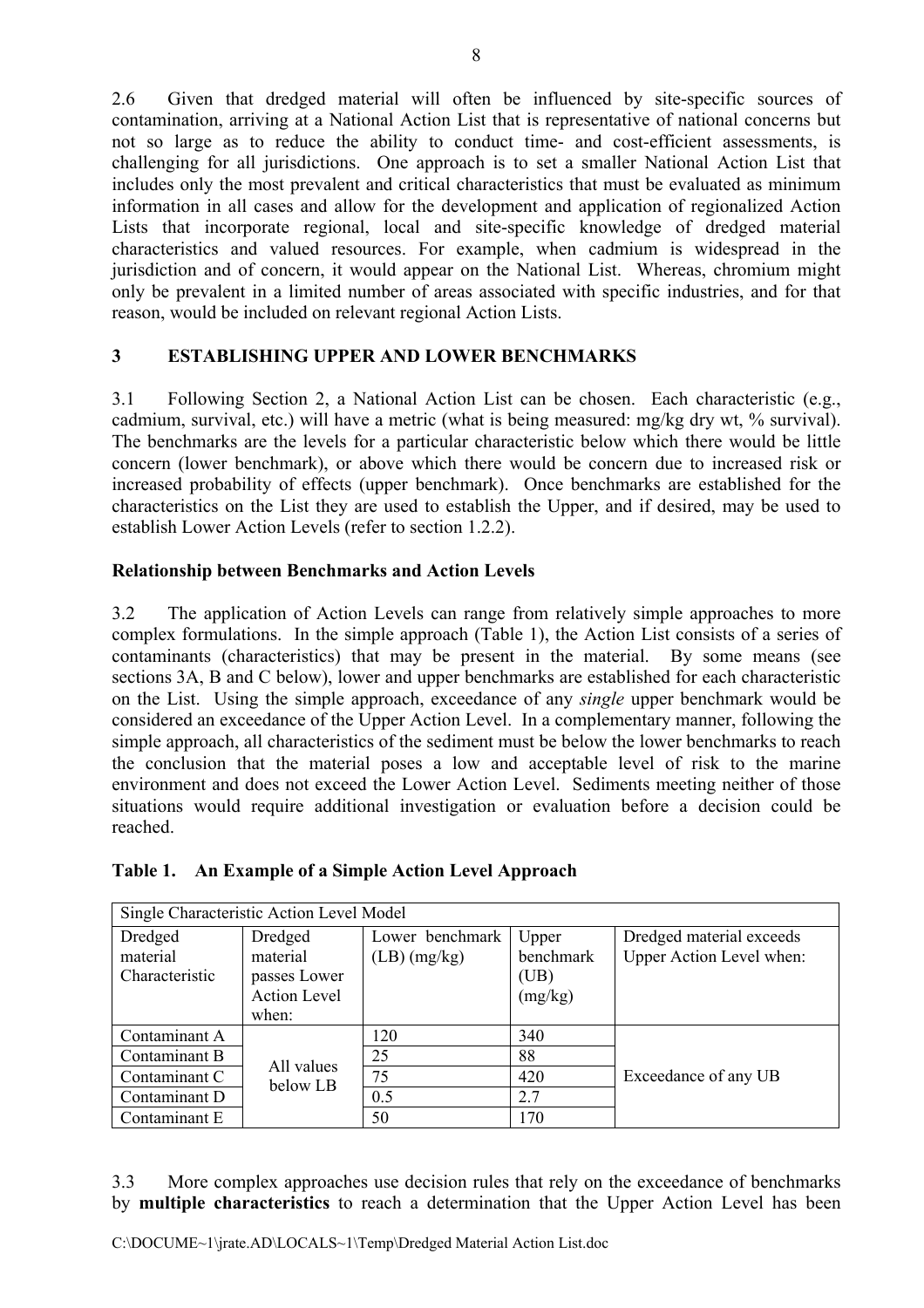reached (Tables 2 and 3). In the first of these two examples (Table 2) the jurisdiction decided that the Action List of characteristics would consist solely of contaminants. In this case, the jurisdiction has determined that certain characteristics are of greater relevance to the decision process based on the nature of the information they provide. For example, some contaminants are of greater toxicological significance than others, or they may be more persistent and those factors may influence the use made of the benchmark in decision-making.

|                                       | Weight of Evidence Action Level Model 1         |                                    |                                    |                                                          |  |
|---------------------------------------|-------------------------------------------------|------------------------------------|------------------------------------|----------------------------------------------------------|--|
| Dredged<br>material<br>Characteristic | Dredged mat.<br>passes<br>Lower Action<br>Level | Lower<br>benchmark (LB)<br>(mg/kg) | Upper<br>benchmark (UB)<br>(mg/kg) | Dredged material<br>exceeds<br><b>Upper Action Level</b> |  |
| Persistent                            |                                                 |                                    |                                    |                                                          |  |
| Organic                               | N <sub>0</sub>                                  |                                    |                                    |                                                          |  |
| Organic A                             | exceedance of                                   | 2.5                                | 15                                 |                                                          |  |
| Organic B                             | any UB, all                                     | 0.5                                | 7.5                                |                                                          |  |
| Organic C                             | Organic                                         | 0.5                                | 2.7                                | Exceedence of any                                        |  |
| Organic D                             | values below                                    | 0.1                                | 2.2                                | Organic UB or 2                                          |  |
| <b>Heavy Metal</b>                    | LB, no more                                     |                                    |                                    | Metal UB                                                 |  |
| Metal A                               | than 1 Metal                                    | 50                                 | 125                                |                                                          |  |
| Metal B                               | between LB                                      | 140                                | 330                                |                                                          |  |
| Metal C                               | and UB                                          | 85                                 | 210                                |                                                          |  |
| Metal D                               |                                                 | 14                                 | 40                                 |                                                          |  |

| Table 2. Example 1 of a More Complex Action Level Approach |  |  |  |  |
|------------------------------------------------------------|--|--|--|--|
|------------------------------------------------------------|--|--|--|--|

3.4 In the second example (Table 3), the selected Action List of characteristics includes both contaminants and biological responses.

|  |  |  |  |  | Table 3. Example 2 of a More Complex Action Level Approach |
|--|--|--|--|--|------------------------------------------------------------|
|--|--|--|--|--|------------------------------------------------------------|

|                | Weight of Evidence Action Level Model 2 |                |                    |                                        |
|----------------|-----------------------------------------|----------------|--------------------|----------------------------------------|
| Dredged        | Lower Action                            | Lower          | benchmark<br>Upper | <b>Upper Action</b>                    |
| material       | Level                                   | benchmark (LB) | (UB)               | Level                                  |
| Characteristic |                                         |                |                    |                                        |
| Persistent     |                                         | (mg/kg)        | (mg/kg)            |                                        |
| Organic        |                                         |                |                    |                                        |
| Organic A      |                                         | 2.5            | 15                 |                                        |
| Organic B      | N <sub>0</sub>                          | 0.5            | 7.5                |                                        |
| Organic C      | exceedance of                           | 0.5            | 2.7                |                                        |
| Organic D      | any UB, no<br>more than 1               | 0.1            | 2.2                | Exceedence of any<br>Organic UB or two |
| Benthic        | Organic                                 |                | % Mortality        | <b>Bioassay UB</b>                     |
| Bioassay       | between LB                              |                |                    |                                        |
| Species A      | and UB                                  |                | 25                 |                                        |
| Species B      |                                         |                | 30                 |                                        |
| Species C      |                                         |                | 20                 |                                        |
| Species D      |                                         |                | 30                 |                                        |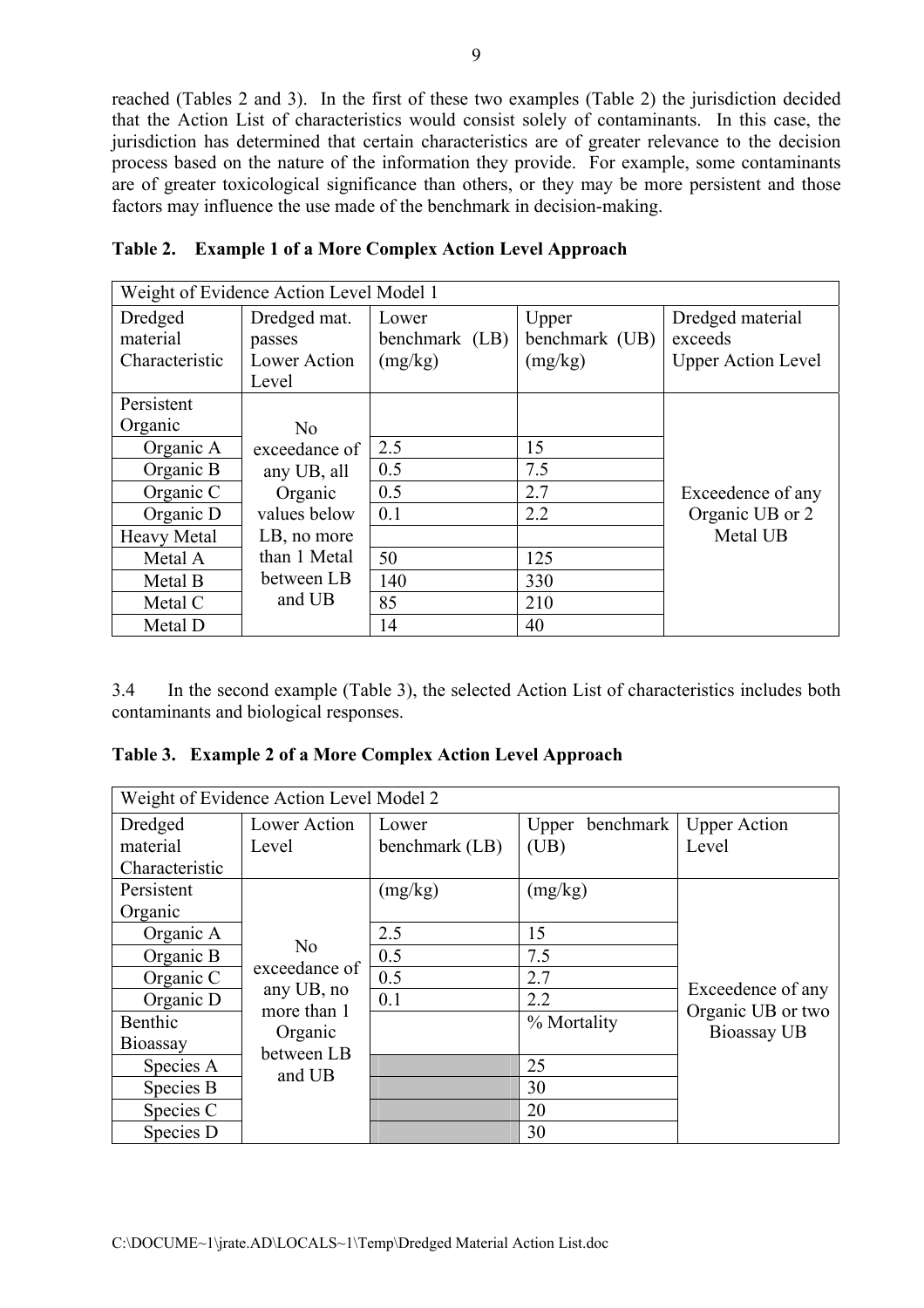## **APPROACHES**

3.5 This section discusses strategies to establish upper and lower benchmarks for the characteristics chosen to be part of the National Action List. Some jurisdictions have already used these approaches and set numerical levels or decision-making criteria for the characteristics that are relevant to their situations. When formulating or revising practice with the intent of establishing Action Levels, Contracting Parties are well served to review the practices of others and draw from existing approaches.

3.6 Benchmarks should be developed and applied with an understanding of what valued resources they are intended to protect and the technical argument linking the specific benchmark and the protection objective.

- 3.7 When reviewing the approaches it will be important to gain an understanding of the:
	- .1 *Theory and method of derivation*  Will this approach generate levels that are consistent with the objective?
	- .2 *Assumptions* Will any of the assumptions built into the approach make it less relevant for use in developing the benchmarks for this jurisdiction?
	- .3 *Data needs and the uncertainties* Does this approach require local data in order to be relevant? How much data would be needed to set a level for a given characteristic? What is the level of uncertainty associated with this approach for this characteristic? Is this approach equally useful for all characteristics and their metrics?

3.8 The Generic Guidelines are relatively clear in the description of what Upper and Lower Action Levels are intended to do:

*"The Upper Level should be set so as to avoid acute or chronic effects on human health or on sensitive marine organisms representative of the marine ecosystem."* 

and for the lower level the description is:

*"… wastes which contain specified substances, or which cause biological responses, below the relevant Lower Levels should be considered to be of little environmental concern in relation to dumping."*

3.9 Given that the objective for Upper and Lower Action Levels is different, it is not essential that the same approach be applied to each upper and lower benchmark or to all the characteristics on a National Action List. It should be recognized that the use of different approaches might mean that benchmarks for the same characteristic may not be comparable across lists or jurisdictions. Approaches that have been used to derive benchmarks are described briefly below and in more detail in Appendices 1A to 1D.

## **3A. REFERENCE-BASED APPROACHES**

3.10 Benchmarks for physical, chemical or biological characteristics can be set based on knowledge of background or ambient conditions in comparable areas that have not been impacted by dumping. This is a reference-based approach. For example, the Lower Action Level may be set at the background concentration for the chemical of interest. One approach for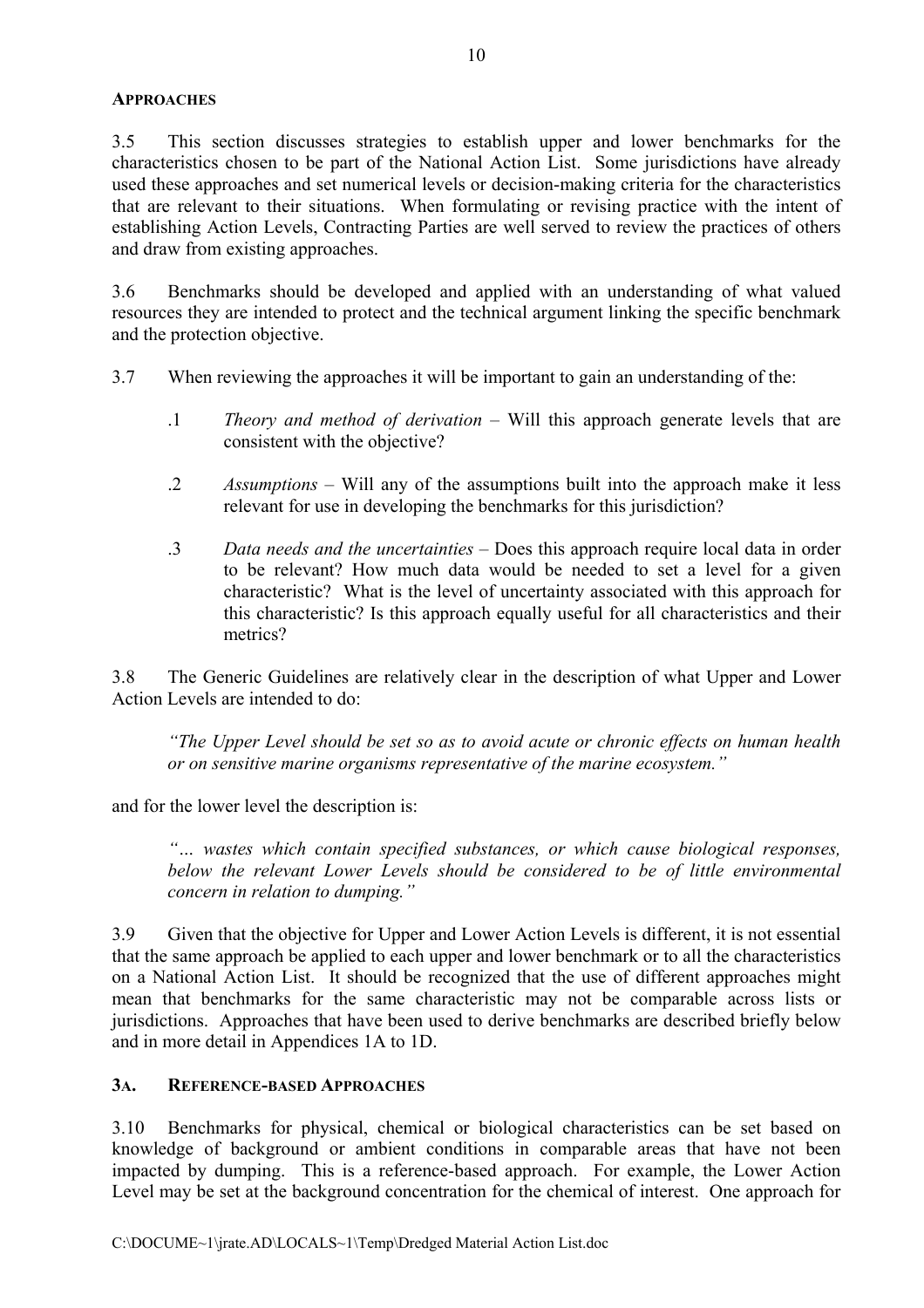establishing lower benchmarks for an Action List would be to establish the lower benchmark as the  $50<sup>th</sup>$  percentile of the background concentration distribution for each contaminant on the Action List. Alternatively, lower benchmarks could be established using the results of sediment toxicity tests by using reference conditions to compare the responses of test animals exposed to the dredged material and to reference sediment.

3.11 When using reference-based approaches to develop benchmarks for individual characteristics on the Action List, it is important to distinguish between man-made substances and naturally occurring substances, e.g., PCBs vs. ammonia. While PCBs are present in the environment as a direct result of industrial activity, ammonia is the natural product of protein diagenesis in sediments. Ammonia levels in sediment can be affected by human activity, e.g., through the introduction of nutrients and fertilizers; however, in most circumstances its presence in sediments does not evoke a level of concern comparable to PCBs. As a means of focusing regulatory attention on anthropogenic activities, chemical benchmarks using the reference approach have made use of information on contaminant levels in heavily industrialised harbours, lightly industrialized harbours, and recreational harbours to establish the distribution of data used to establish the Action Level for a contaminant.

3.12 Regardless of the characteristic chosen, the resulting benchmarks need to be indicative of the potential for effects in the field, which is the basis of the Generic Guidelines. An example of reference-based benchmarks is described in Appendix 1A of this document. The Generic Guidelines specify that Upper Action Levels should be set so as to avoid acute or chronic effects on human health, or on sensitive marine organisms. Therefore, any benchmarks used to establish Upper Action Levels should minimize, to the extent practical, likelihood that dredged material could exceed such values but produce no effects at a disposal site (false negatives). Reference-based levels are commonly used for setting lower benchmarks and Lower Action Levels, as it is reasonable to expect that levels that are similar to background levels would be unlikely to cause unacceptable effects.

## **3B. EFFECTS-BASED APPROACHES**

3.13 Benchmarks for physical, chemical or biological characteristics can also be based on knowledge of effects that can be produced following exposure to dredged material. Such limits can be based on information concerning the likelihood or magnitude for an effect.

3.14 The physical characteristics of the dredged material can be used to reach conclusions about whether the dredged material is unlikely to cause adverse effects on the environment, i.e. to establish lower benchmarks. For example, sediments found in areas of high current or wave energy and composed predominantly of coarse-grained sediments (e.g., rock, cobble and sand) have a low potential to carry significant amounts of chemical contaminants because of the relatively small surface area available for sorption of contaminants. Based on past experience, regulatory authorities may set quantitative or qualitative criteria to define when sediment will be judged to be predominantly composed of such coarse-grained material. Lower benchmarks for other physical characteristics that can be used in combination with the geotechnical data to establish Action Levels include the depth of dredging (e.g., will the material be dredged from sediment horizons that have had no contact with industrial chemicals) and geographic proximity to known or suspected sources of contaminants (PIANC 2006). Physical factors are also important additional pieces of information that can be used to adjust benchmarks set using other approaches. For example, if toxicity tests are used as one of the characteristics in the List, it will be important to know how physical characteristics can affect or confound the results of the toxicity test (PIANC 2006).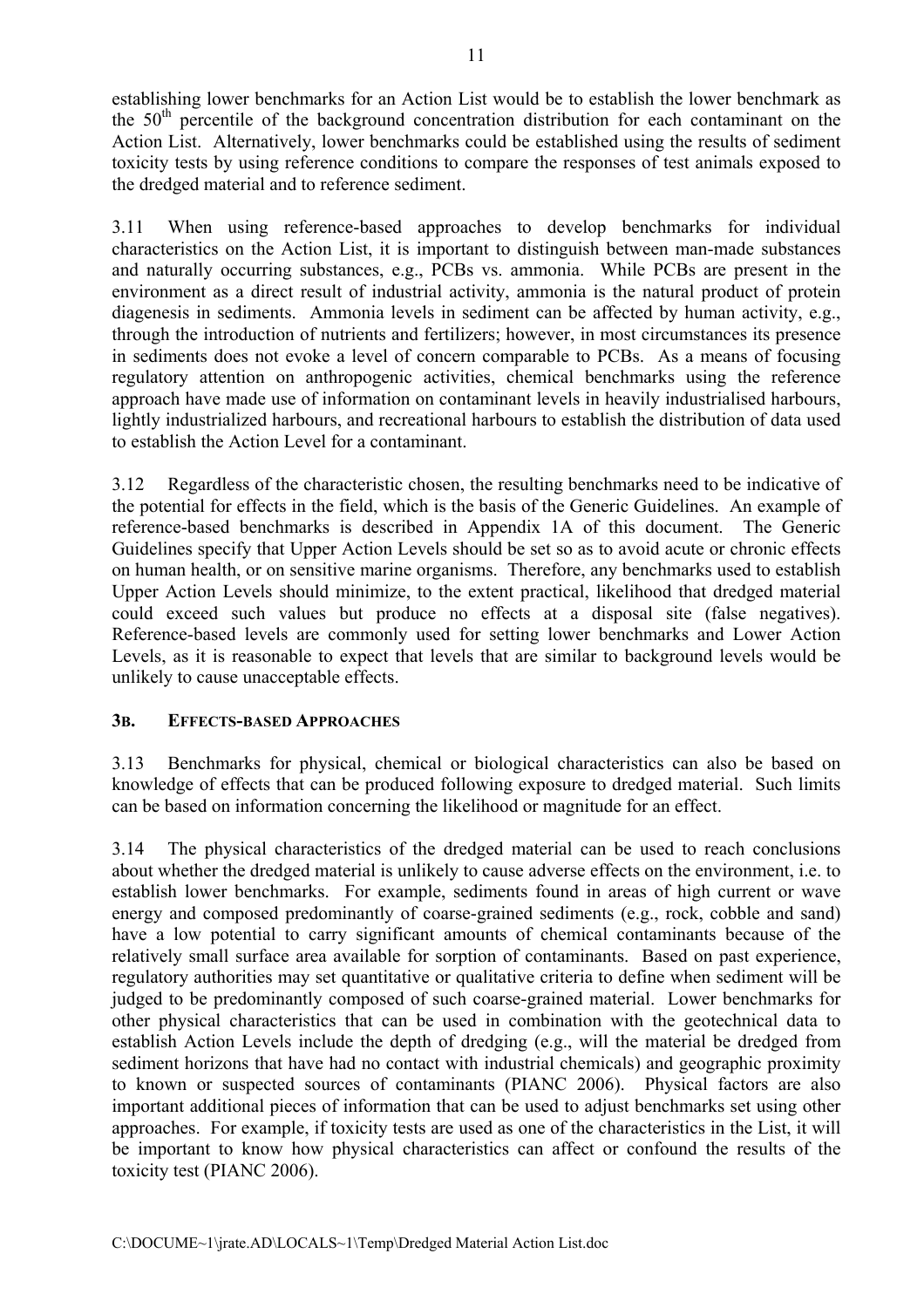3.15 Chemical benchmarks are developed using an effects-based approach by making use of calculated or measured relationships between the concentration of the chemical(s) and some form of biological response. Such levels can be established using a variety of empirical and theoretical approaches and many examples are available. The chemical concentration that establishes the limiting benchmark can be based on concentrations in whole sediment, a sediment fraction, porewater, or the tissues of organisms exposed to sediments in a biological test (PIANC 2006). There may also be a desire to set levels that guard against unacceptable effects on human health (e.g., safe fish consumption levels). Appendix 1B to this document describes some of the major approaches to developing effects-based chemical benchmarks.

3.16 Biological benchmarks can be set using information to establish the likelihood that effects would be observed in the field, or to distinguish an acceptable from an unacceptable magnitude of effect. Biological benchmarks are generally expressed as some type of biological response (e.g., rates of survival, growth or reproduction in the test organism used in a toxicity test, changes in benthic community structure, etc.). Biological benchmarks have also been set by establishing a threshold for the magnitude of response that must be observed in a toxicity test before the Action Level is determined to have been exceeded, e.g. > 20% more mortality observed in a dredged material in comparison to a reference sediment (this specific example illustrates the use of an approach that combines both reference and effects-based approaches). Examples of biological tests which can be relevant to the development of biological effects based Action Levels are described in Appendix 1C to this document.

3.17 Where biological effects are used to set Action Levels, benchmarks concerning the likelihood for effects can be derived from the results of a battery of toxicity tests performed on dredged material, whereby the larger the number of tests in the battery that show evidence of toxicity the greater the confidence that effects are likely to occur. It is important to note that typical sediment toxicity testing with benthic organisms is not an appropriate means of assessing risk from chemicals whose primary effects are mediated through bioaccumulation, trophic transfer and subsequent effects in higher-level predators (e.g., dioxin-like chemicals). Where such chemicals are on the Action List, assessment should be based on methods directly addressing bioaccumulation pathways (Wenning *et al.*, 2005).

## **3C**. **SETTING BENCHMARKS**

3.18 One of the considerations in evaluating the approaches described above will be meeting the data requirements and the cost, time, and capacity considerations associated with developing the benchmarks. Frequently, there will be insufficient data, time or funding to ensure that benchmarks are set on purely scientific grounds and that all uncertainties in the methods and the data can be addressed. In order to proceed with a functional decision-making system in a reasonable time it is often necessary to take interim measures. Many jurisdictions may have limited information and simply decide to apply safety factors to benchmarks derived for other purposes, or set one benchmark as a multiple of another benchmark in an arbitrary fashion to help overcome a lack of data, or allow consistent decisions to be made.

3.19 When data are insufficient within a jurisdiction to calculate or derive benchmarks for specific characteristics on the National Action List, upper and lower benchmarks can also be adopted directly from other jurisdictions as an interim measure.

3.20 However, such action should be combined with a broader strategy to evaluate the reliability of these levels within the subject jurisdiction and/or to derive levels that are more nationally or regionally applicable. A number of factors should be considered when evaluating the applicability of another jurisdiction's benchmarks. Most will have been developed using one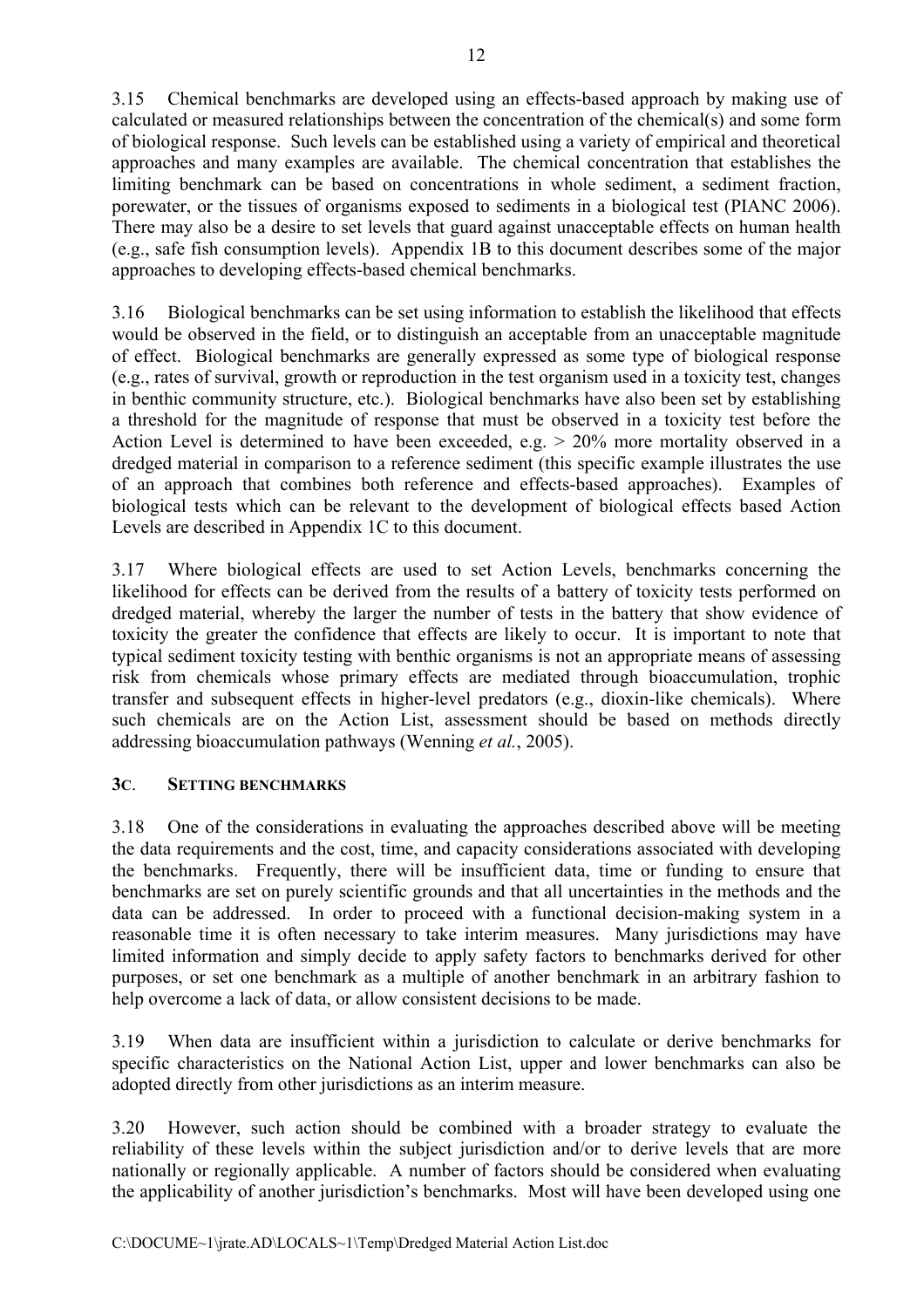or more of the approaches described above, but slight variations are common, so a full review should include those factors in section 3.7 as well as:

- .1 Was the role of mineralogy or geochemistry considered in the development of naturally occurring substances such as metals? *(e.g., the spatial variation in metal concentrations caused by natural factors, i.e. unrelated to industrial activities, can be considerable)*;
- .2 What ecological considerations played a role in the derivation of the level*? (e.g*., *how sensitive were the test organisms used and what is their relevance to the location and environmental conditions under consideration?)*;
- .3 What types and sources of anthropogenic pollution were important in the area for which the level was designed? *(e.g., the relevance of contaminants can be expected to vary across regions)*; and
- .4 What physical oceanographic conditions dominate the area for which the guideline was designed? (*e.g., the extent of exposure to any hazards will be related to the size of the area over which the material is dispersed and the concentrations of relevant substances*).

3.21 When considering these factors, it is important to determine the relevance of each to differences between local conditions and conditions in the jurisdiction where the benchmarks were developed. Careful thought and analysis should be undertaken to support decisions about whether and how to make use of levels developed by other jurisdictions. Technical expertise in sediment geochemistry, toxicology, statistics, as well as other disciplines will be needed to guide such decision-making.

## **3D. STRENGTHS AND WEAKNESSES OF VARIOUS DERIVATION APPROACHES**

3.22 The use of any physical, chemical and biological benchmark to build Action Levels, whether reference or effects-based, will involve varying degrees of uncertainty. Stated plainly, no level is perfect. Credible use of each benchmark and resulting Action Level will require giving consideration to the uncertainties associated with its derivation and use to reach conclusions about the presence or absence of risks:

.1 The physical/chemical analyses needed to apply physical/chemical benchmarks can be relatively straightforward to conduct and the requirements for conducting these analyses can be readily met in many countries. These analyses are also amenable to inter-laboratory calibration and standardized quality assurance/quality control (QA/QC). However, using the results of such analyses as a basis for reaching conclusions about the potential for adverse effects involves uncertainties related to the fact that these metrics are not themselves a measure of effect but in some way related to the potential for an effect. For example, measurement of the presence and concentration of a specific contaminant can be related to a specific effect through empirical or mechanistic means. The role of unmeasured contaminants also presents a source of uncertainty in the application of chemical levels. It is not possible to analytically quantify the concentration of every chemical constituent in a sediment sample. This is a source of uncertainty when chemical characteristics are used to set Action Levels, whether the derivation of the benchmarks is based on empirical or mechanistic methods.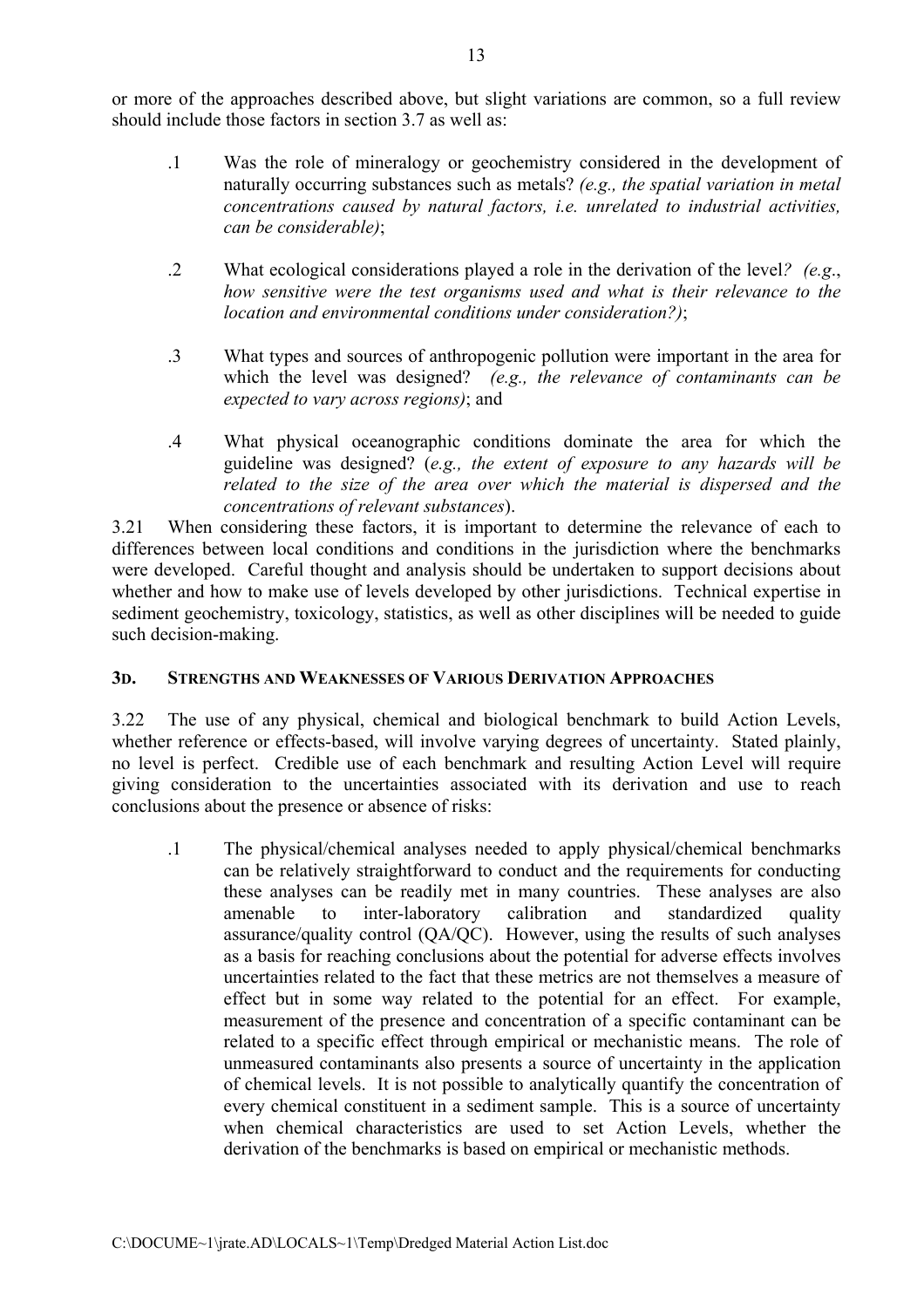2. Biological benchmarks are intended to be indicators of potential impacts and provide for integrating across exposures and effects (i.e., the combined effects of mixtures of chemicals and/or effects of chemicals not measured/determined). Uncertainties related to the use of such levels include the relationship between exposure conditions in the laboratory, for the reference condition, and at the disposal site; inter-specific variation in tolerance or sensitivity to contaminants; and the relationship between effects on individual organisms, populations, and communities (PIANC 2006). The expertise and facilities required to set Action Levels based on biological characteristics may not be as commonly available as is the case for more routine physical and chemical analyses.

## **4 APPROACHES TO SETTING ACTION LEVELS**

4.1 It is important to recognize the difference between Action Levels, which are intended to represent regulatory decision points, and the upper and lower benchmarks set for the individual characteristics. Some of the benchmarks, depending upon the derivation approaches selected, will have been developed to accomplish screening or to monitor environmental trends detached from a specific regulatory intent. The Upper Action Level is intended to provide a definitive decision point where the dredged material may not be dumped except in cases where control measures can be taken to manage the risks at acceptable levels. The Lower Action Level is that level below which a dredged material would be expected to have little potential to produce an adverse effect in the marine environment and for this reason can be disposed without the need for special management controls.

4.2 Action Levels should meet a number of general criteria including:

- .1 they should be meaningful for the dredged material characteristics and valued resources at issue;
- .2 should focus on characteristics caused by anthropogenic impacts;
- .3 should be sufficiently protective to minimize the probability of false negatives at the Lower Level, i.e. reaching a conclusion that the dredged material poses no risk when in fact it does; and
- .4 they should be sufficiently accurate to minimize the probability of false positives at the Upper Action Level, i.e. reaching the conclusion that a dredged material poses a risk when, in fact, it does not.

4.3 Once benchmarks are established for the characteristics on the Action List, their use to construct Action Levels must be defined.

4.4 Figure 2 below shows some of the different types of information that can be used in a complementary and additive manner to set benchmarks for the characteristics on the Action List. As more complementary information from different benchmarks is integrated into the decision rule for the Action Level, the confidence in the decision should improve as the weight of evidence accumulates to support a specific conclusion.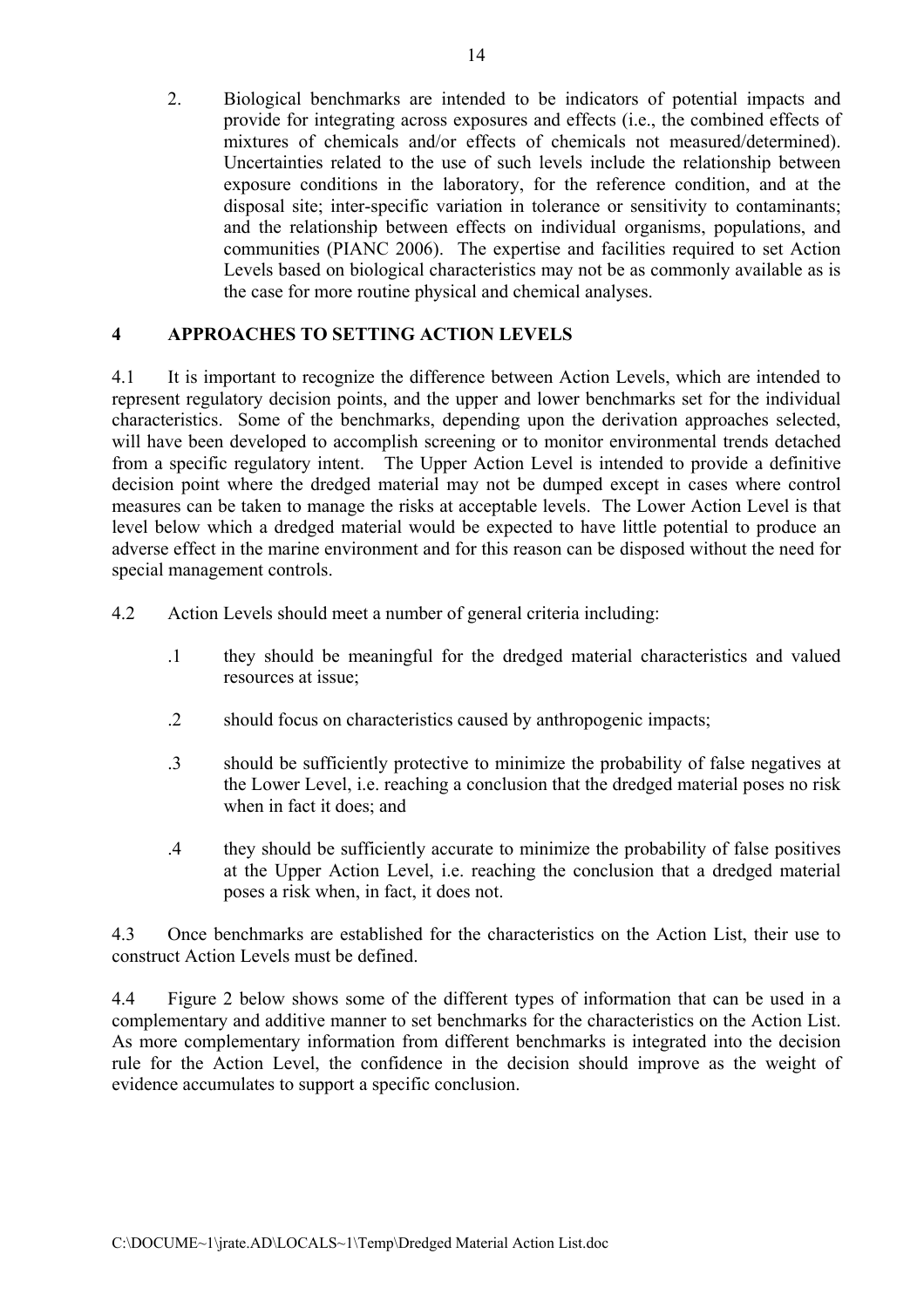

**Figure 2. Action Level complexity vs. certainty**

4.5 Action Levels can be integrated within a decision framework in a number of possible ways. It should be noted that there is no perfect mechanism for selecting Action Levels. Jurisdictions are encouraged to set Levels appropriate to their capacity to implement and administer them. A gradual increase in the level of sophistication and coverage can be achieved as experience and capacity increase.

4.6 The simple approach (see Table 1) is a simple pass/fail method. The more complex approaches (see Tables 2 and 3) include elements of weight-of-evidence approaches.

# **4A. PASS/FAIL APPROACH TO INTERPRETING ACTION LEVELS**

4.7 Using Upper and Lower Action Levels as part of a simple pass/fail approach generally involves setting strict limits based on upper and lower benchmarks for each characteristic in the Action List. For example, if the dredged material is below all Lower benchmarks the material would be considered to pose a negligible risk to the marine environment and human health and is below the Lower Action Level (see Table 1 for an example). Exceeding any one upper benchmark would result in the material being classified as unsuitable for sea disposal without management. If the material is lower than all upper benchmarks, but exceeds any one lower benchmark, then additional assessment would be required to determine whether the material presents a negligible or significant risk – that is, it would fall between the Upper and Lower Action Levels.

4.8 Simple pass/fail Action Levels offer the advantage of enabling clear, transparent and repeatable decisions that can be implemented with relatively little training and experience by a permitting authority. The regulated community also has clarity about what is considered acceptable and can plan accordingly. The simplicity and standardization also mean that the Action Levels may not always fully describe the potential for impacts or adverse effects, or may be overprotective or under-protective in some cases because the real environment is complex, variable and uncertain. The simple pass/fail approach can lead to cases where increased costs are incurred by the dredger when dredged material posing a minimal risk to the environment is restricted from sea disposal or to cases where the approach fails to provide protection because all the available and relevant information on a material was not considered. Using a simple pass/fail approach would give no consideration to the magnitude of an exceedance; the case where a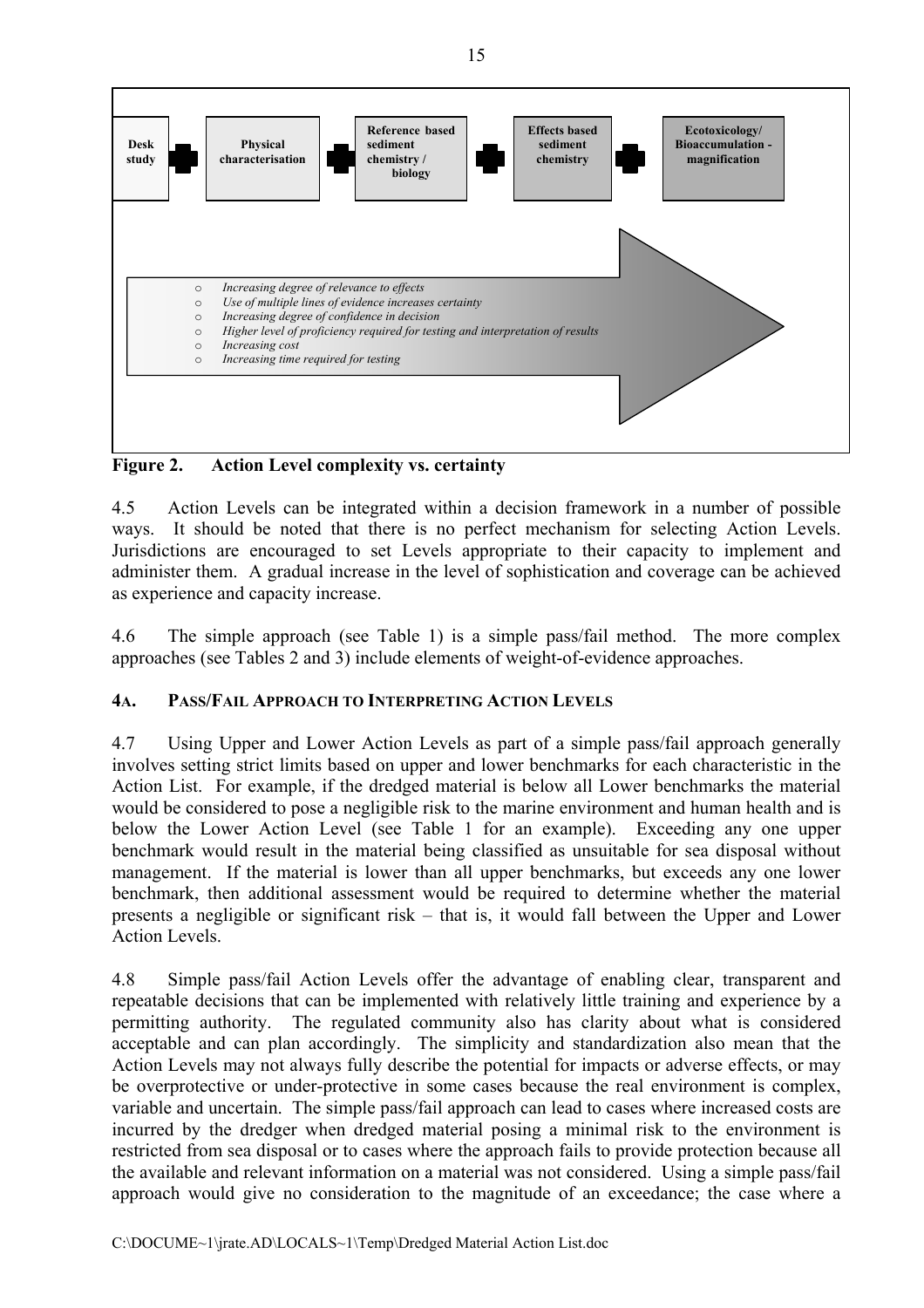dredged material exceeds an Action Level by 0.01% would have an equivalent outcome to the case where the Action Level is exceeded by 1000%.

## **4B. WEIGHT-OF-EVIDENCE APPROACH**

4.9 Another means of implementing Action Levels is through the use of a weight-of-evidence approach. This method can be more complex to implement, and requires a substantial amount of professional judgment in reaching decisions, but has the advantage of potentially integrating all the measured characteristics into the final decision.

4.10 In a weight-of-evidence approach, interpretation rules would be based on results from a number of "lines of evidence" (i.e. physical, biological and chemical data) including, if appropriate, consideration of relevant characteristics of a proposed disposal site. In such an approach, no one single benchmark would ordinarily determine that an Upper Action Level is exceeded (unless that single measurement was, in itself, of sufficient "weight" to indicate substantial concern for adverse effects (see Tables 2 and 3)). Rather, an Action Level would be considered to have been exceeded when a combination of several pre-determined "interpretation criteria" are met. The information being combined to reach this determination would consider the likelihood that valued resources would be exposed to characteristics of the material with the potential to cause harm and the nature and likelihood of the effects that could be produced. Such assessments would consider relevant characteristics of the material, including physical information, chemical properties of the sediment, as well as its biological attributes (e.g., a combination of contaminant concentrations, contaminant loads, toxicity tests, biomarkers, measures of bioaccumulation, etc.). Such information would be considered in light of the suitability and capacity of the disposal site, the patterns of sediment movement from the disposal site and the location of areas of conservation status or importance from the perspective of fisheries resources or fisheries activity.

4.11 In short, a number of the Action List chemical, biological and physical characteristics and their benchmarks can be considered in parallel, such that each characteristic provides part of the information required to determine whether a particular material is above or below an Action Level. For example, physical characteristics (e.g., grain size) could be used to predict the likelihood of a sediment retaining contaminants, chemical analysis provides information about rates of exposure that organisms could experience, and biological tests provide measures of the bioavailability and toxicity of the sediment. It must be stressed, however, that while a weight-of-evidence approach can utilize many additional lines of evidence and provide a means of reducing uncertainty concerning conclusions about environmental risks of disposal at sea, it does not eliminate uncertainty.

4.12 Providing that the necessary levels of professional expertise and experience are available, a weight-of-evidence approach can allow more informed and case-sensitive decision-making than the application of more simplified pass/fail Action Levels, and can also better serve the consideration of alternative management options. Nevertheless, the robustness of any weight-of-evidence-based decision to allow dumping, despite one or more upper benchmarks being exceeded, will depend on both a solid understanding of the methods used to derive the individual benchmarks and the ability to justify and defend the professional judgments made in coming to the decision that an Action Level is exceeded or is not exceeded.

4.13 A number of approaches have been applied to conducting sediment assessments using a weight-of-evidence approach. Describing the details of these approaches lies outside the scope of this document. However, those interested in learning more about such approaches are referred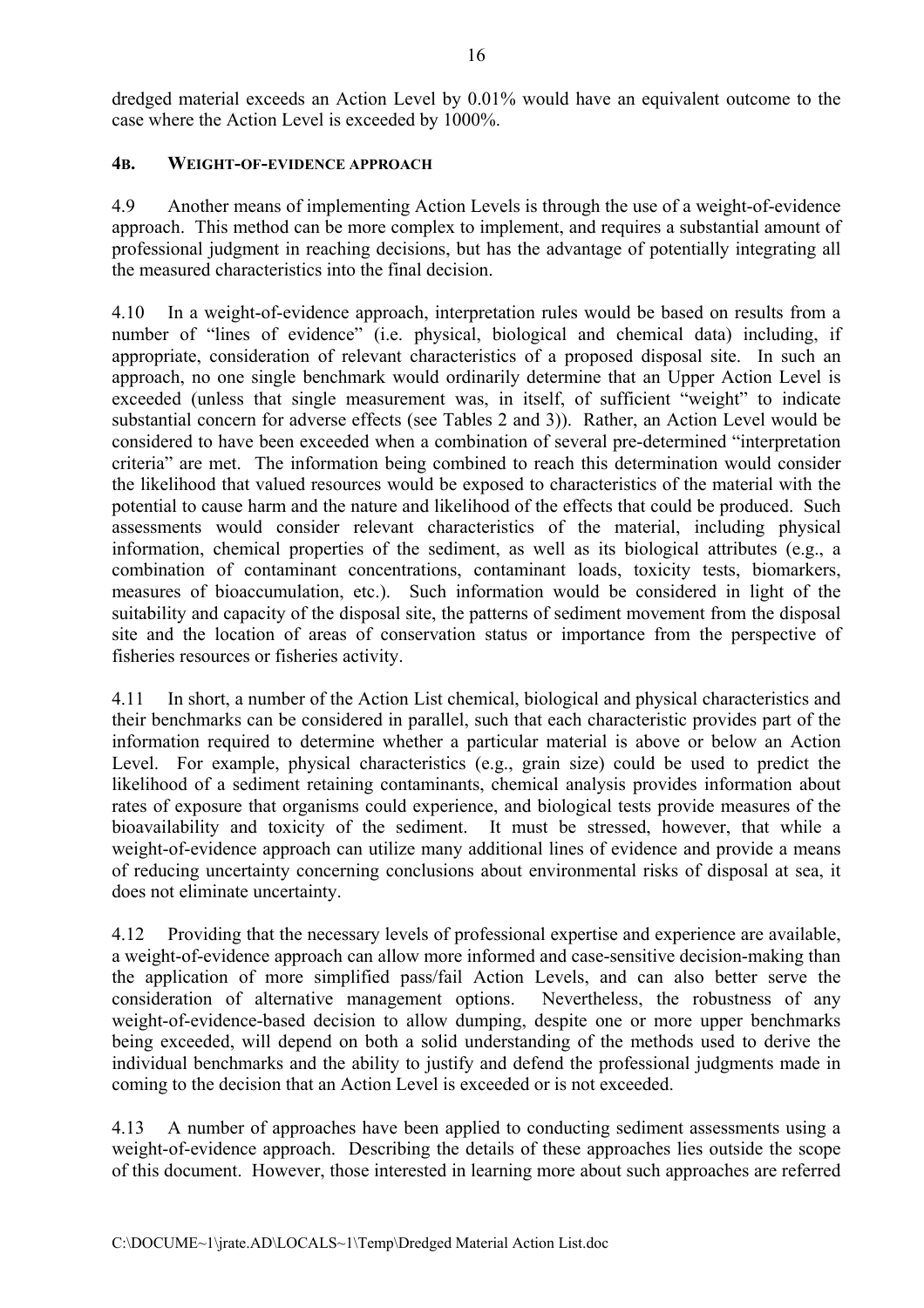to other resources where these specifics are described and discussed (Burton *et al*., 2002; Adams *et al.*, 2005; Bridges *et al.*, 2005, PIANC 2006).

## **5 POSSIBLE FORMATS FOR UPPER AND LOWER ACTION LEVELS**

5.1 The Upper or Lower Action Levels can be formulated in a number of ways. Below are several possible formats for formulating Action Levels. All these examples are for simple Pass/Fail Action Levels.

## **5A. LOWER ACTION LEVELS**

5.2 Materials *below the relevant lower levels should be considered to be of little environmental concern in relation to dumping*.The purpose of establishing Lower Action Levels is to efficiently screen out materials that pose a negligible risk to the marine environment and human health. Lower Action Levels can be established using physical, chemical or biological data by the approaches discussed above.

5.3 Lower Action Levels can be simple and based on physical characteristics, e.g., "the material comprises greater than X% rock and cobble and was dredged from areas distant/remote from known sources of contamination".

5.4 Action Levels and their potential formulations are presented in the following sections. These examples are merely intended to represent possible types of Lower Action Level formats. They do not constitute either a definitive or a complete list of possibilities.

## *Lower Action Levels that are formulated as a fixed number*

5.5 Lower Action Levels can be based on a set of numbers that are fixed or pre-defined. These fixed (pre-defined) limits should be developed so that they can take into account site-specific levels and/or natural background conditions.

5.6 For chemical characteristics, Lower Action Levels can be formulated as:

.1 "*The Lower Action Level is not exceeded if the mean concentrations in sediment of all the following are below the lower benchmarks: Cd X.X mg/kg, Hg X.X mg/kg, X.X ug/kg PAH, XX ug/kgPCB*;"

5.7 For biological response characteristics (e.g., toxicity), the Lower Action Levels could be formulated as:

.1 "*The Lower Action Level is not exceeded and disposal is not likely a concern if x% of a sensitive marine species used in an assay survive.*"

## *Lower Action Levels that depend on comparison with a reference site or value*

5.8 Rather than a pre-defined set of numbers, Lower Action Levels may also be formulated as a comparison to a reference value.

5.9 These are formulated such that the Lower Action Level is not exceeded as long as each measured characteristic (chemical or biological metric) is no different than or below that of the designated reference site (or average ambient or background concentrations):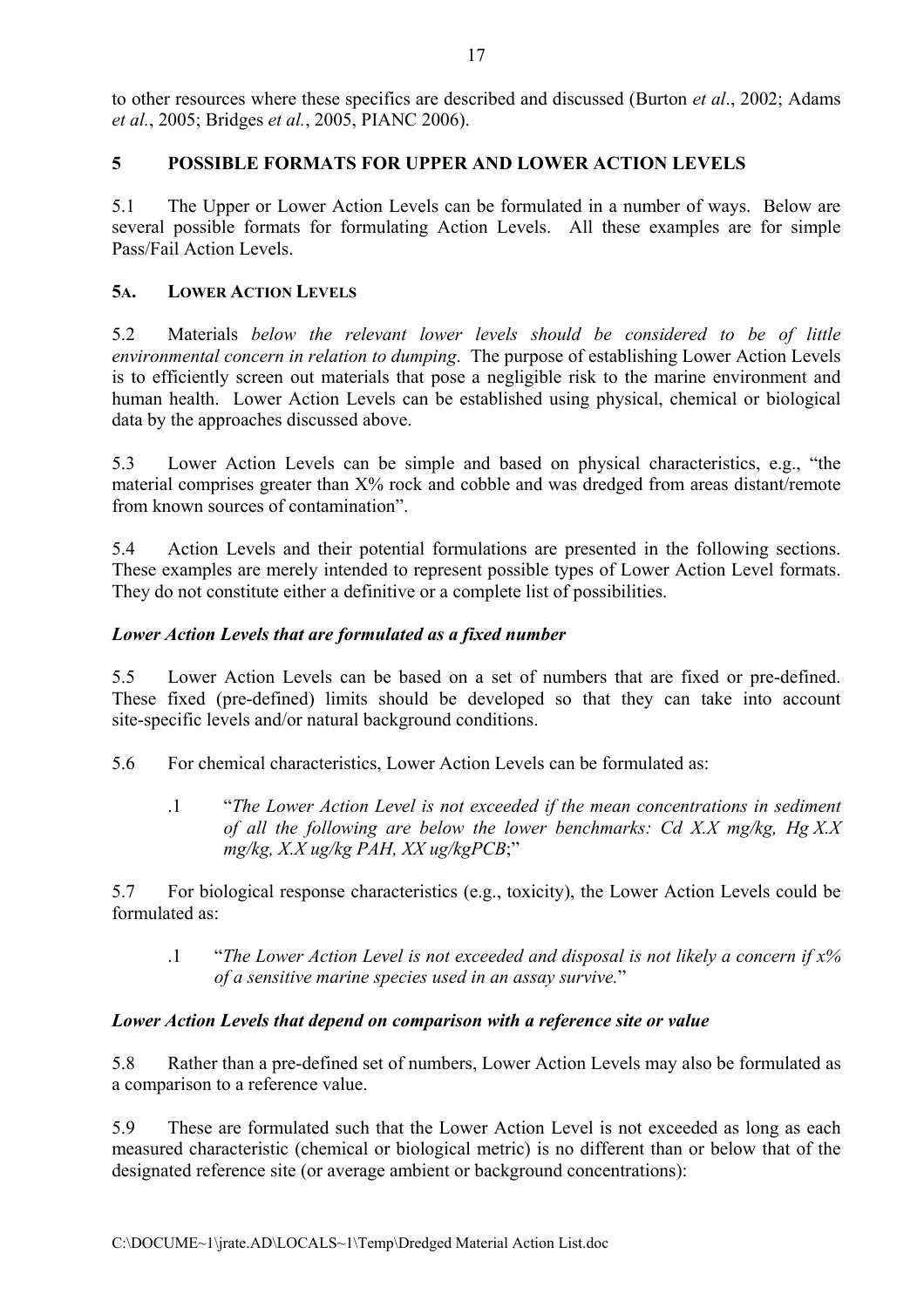- .1 "*The Lower Action Level is not exceeded and disposal is not likely a concern if chemical concentrations in the dredged material are not significantly different than concentrations in an appropriate reference sediment.*"
- .2 "*The Lower Action Level is not exceeded and disposal is not likely a concern if the % survival of a sensitive marine species is:* 
	- *(a) less than 20% different than the reference, and*
	- *(b) not significantly different from the reference.*"

## **5B. UPPER ACTION LEVELS**

5.10 "*The Upper Level should be set so as to avoid acute or chronic effects on human health or on sensitive marine organisms representative of the marine ecosystem.*" Upper Action Levels are intended to indicate the point above which materials will pose an unacceptable risk to the marine environment and human health. Materials that exceed Upper Action Levels cannot be disposed of at sea without the application of management techniques and processes.

5.11 It should be noted that the following section is not intended to recommend formats, but merely to serve as examples of the types of format that Upper Action Levels might take.

## *Upper Action Levels that are formulated as a fixed number*

5.12 Fixed Number Upper Action Levels can be formulated as:

- .1 "*The Upper Action Level is exceeded and disposal is not permitted if the sediment concentration exceeds any effects-based upper chemical benchmark on the National Action List e.g., Cd X.X mg/kg, Hg X.X mg/kg, X.X ug/kg PAH, XX ug/kg PCB*"; or
- .2 "The *Upper Action Level is exceeded and disposal is not permitted if the percent survival in a 10-day amphipod toxicity test is less than 70%*."

## *Upper Action Levels that depend on comparison with a reference site or condition*

5.13 When using chemical characteristics, Upper Action Levels can be constructed such that the Upper Action Level is exceeded when a measured characteristic is above that of a known reference condition. The most commonly used reference condition refers to a site or sediment that has not been significantly impacted by past dredging activities or other sources of contaminants. However, when being applied to an Upper Action Level, a reference condition could be used that represents a limit beyond which conditions would be considered degraded and causally linked to adverse effects. Used in this manner, a chemical reference condition for an Upper Action Level could be derived as a specific percentile from a distribution of chemical survey data from coastal and near-shore sediments, in urban as well as other environments.

5.14 When using biological response characteristics, reference-based Upper Action Levels can be constructed as follows:

.1 "*The Upper Action Level is exceeded and disposal is not permitted if the percent survival in a 10-day amphipod toxicity test is statistically lower in the dredged material, compared to the reference sediment, and more than 20% different*."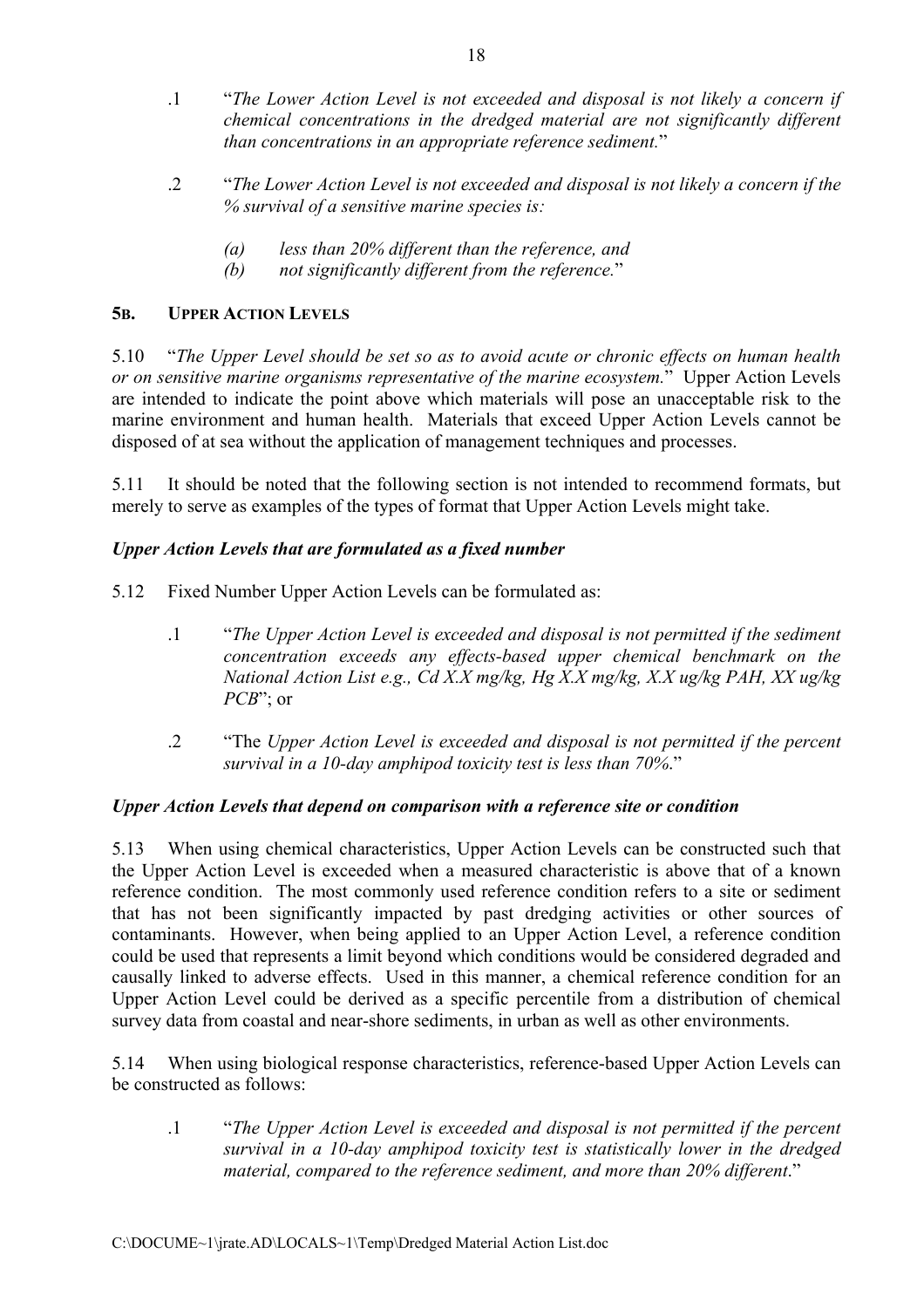## **5C. BETWEEN THE UPPER AND LOWER ACTION LEVELS**

5.15 In the case when a dredged material falls between the Upper and Lower Action Levels, additional information would be required before a decision permitting disposal could be made. This information would be produced through further assessment. Alternatively, a decision could be made to seek a disposal option other than sea disposal, for example, in circumstances where the costs associated with additional assessment are expected to be larger than the differential between sea disposal and the next, least costly option.

5.16 The nature of follow-on assessments that could be conducted in cases falling between Upper and Lower Action Levels will depend on the nature of the existing results. At this stage of the process, the purpose of additional assessment would be to address specific sources of uncertainty that prevent classifying the sediment as either suitable or unsuitable for sea disposal.

5.17 In some cases additional sampling may be required to accomplish further assessment. Additional sampling could be undertaken to increase spatial coverage (i.e. a larger number of samples per unit area), to increase the depth of coring to examine the vertical distribution of characteristics, to expand the list to chemicals being analysed, etc. This may show that some discrete areas within the dredging zone may be suitable for disposal at sea while others are not. Alternatively, an investigation of the source(s) of contaminants could also be undertaken. Additional bioassays with different endpoints could be used to better determine the effects associated with identified contaminants. Again, the specific nature of follow-on assessments will depend on the specific features of the site and the results of the initial assessment.

## **6 CONCLUSIONS**

6.1 An Action List is a set of chemicals of concern, biological responses of concern, or other characteristics that can be used for screening dredged material for its potential effects on human health and the marine environment. Action Levels establish thresholds that provide decision points that determine whether sediments can be disposed of at sea.

6.2 There are a number of approaches for selecting Action List characteristics and to derive levels for dredged material assessment. Jurisdictions will need to be clear on the level of protection they require and on their ability and capacity to administer a permit system using Action Levels to facilitate transparent and consistent decision-making.

6.3 There is no universal mechanism for the selection of Action Lists and the development of Action Levels.

6.4 The process begins with an identification of the chemical, biological, or physical characteristics that will make up the Action List. Next, benchmarks must be set for each characteristic on the Action List. Benchmarks are often developed using a reference-based approach (comparing to background or ambient conditions) or an effects-based approach (based on knowledge or direct observation of the effects of exposure). Finally, Action Levels are set by integrating the relevant characteristics and benchmarks to form a decision rule. This can be as simple as a pass/fail based on a single benchmark, or it can be more complex such as combining multiple lines of evidence in a weight-of-evidence approach.

6.5 An Upper Action Level can be created above which there would be concern due to increased potential for effects on human health and the marine environment, and if desired, a Lower Action Level can be created below which there would be little concern.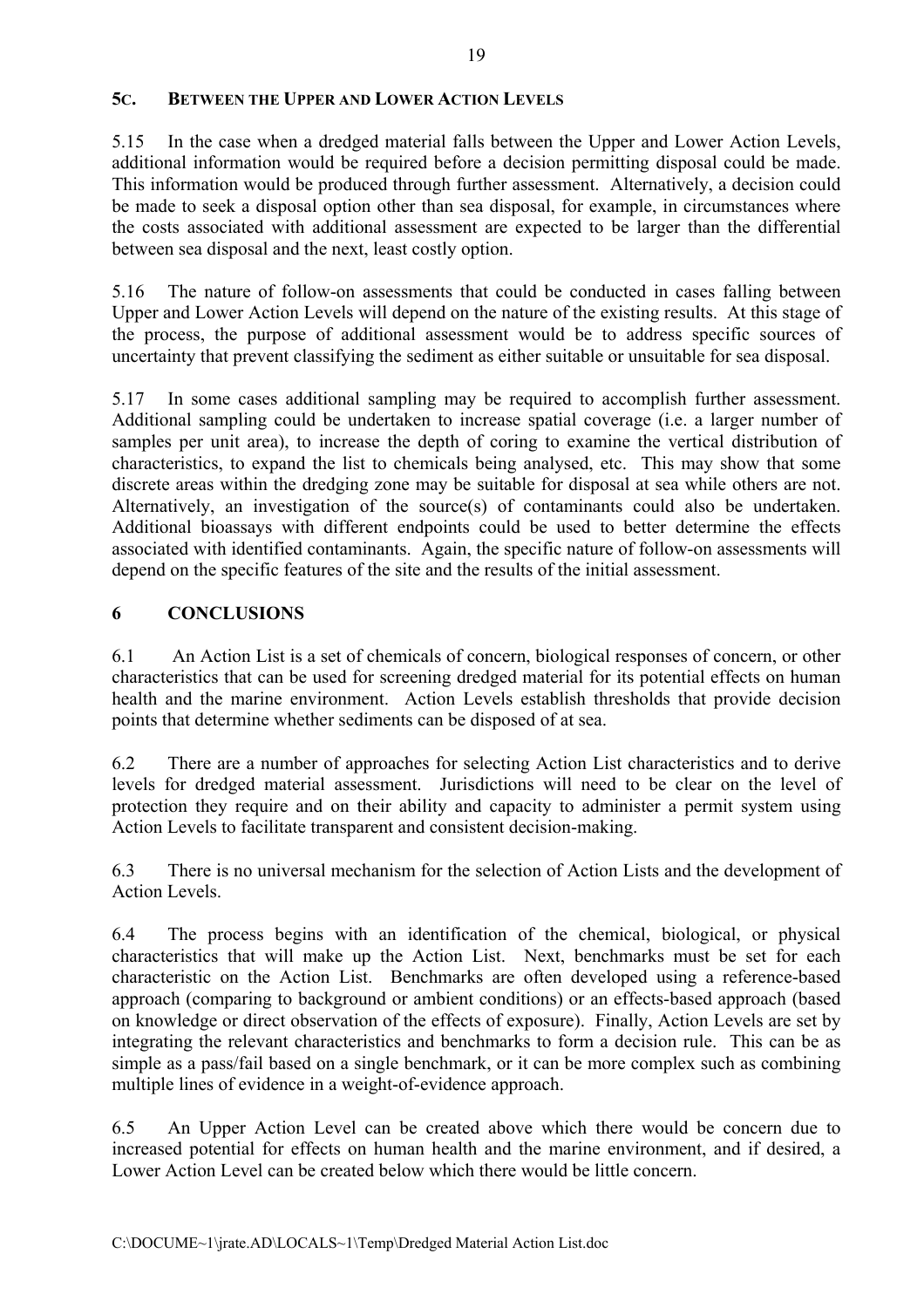6.6 Appendix 1 goes into further detail providing options that can be used in setting benchmarks and provides some country examples.

6.7 Readers are encouraged to provide additional examples and it is expected that this document will evolve over time, as greater experience with the development and application of Action Levels is obtained.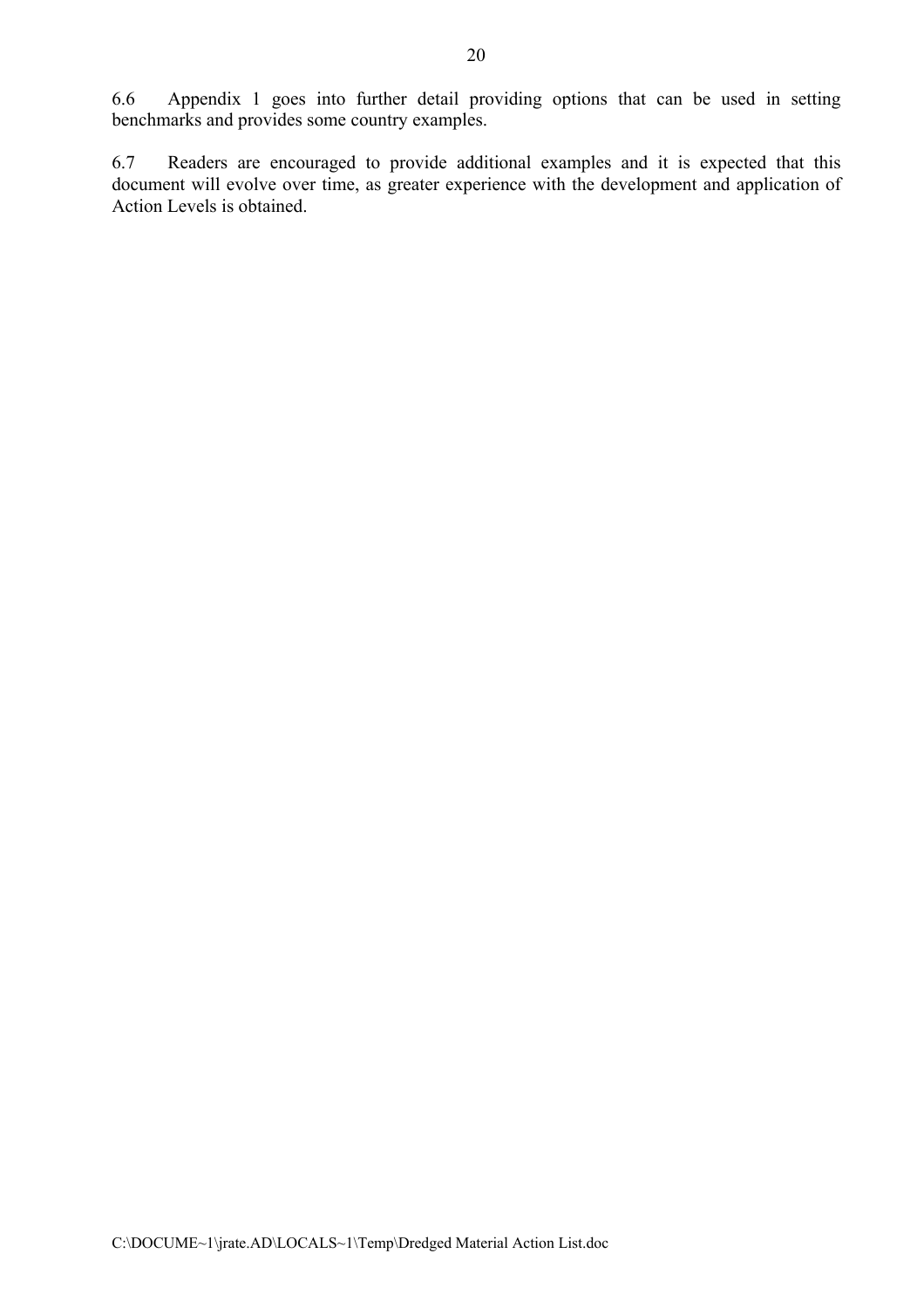#### **7 REFERENCES**

Adams, W., Green, A., Ahlf, W., Brown, S., Burton G.A., Chadwick, B., Crane, M., Gouguet, R., Ho, K.T., Hogstrand, C., Reynoldson, T., Ringwodd, A., Savitz, J., Sibley, P. (2005). "Using sediment assessment Tools and a weight-of-evidence approach." In *Use of Sediment Quality Guidelines and Related Tools for the Assessment of Contaminated Sediments*. R. Wenning, C. Ingersoll, G. Batley, D. Moore, editors. SETAC Press, Pensacola, FL.

Ankley, G. T., Berry, W. J., DiToro, D. M., Hansen, D. J., Hoke, R. A., Mount, D. R., Reiley, M. C., Swartz, R. C., Zarba, C. S. (1996). "Use of equilibrium partitioning to establish sediment quality criteria for non-ionic chemicals: A reply to Iannuzzi *et al*." *Environ. Toxicol. Chem.* 15(7): 1019-1024.

Apitz, S., Chadwick, D., Germano, J., Gieskes, J., Kirtay, V., Maa, G., Montgomery, M., Paulsen, R., Smith, C., Ziebis, W. (2003). "In situ evaluation of contaminant behaviour in nearshore sediments: Approach for the pathway ranking for in situ sediment management (PRISM) programme." The Society for Underwater Technology (SUT), Aberdeen, UK.

Bridges, T., Berry, W., Ells, S., Ireland, S., Maher, E., Menzie, C., Porebski, L., Stronkhorst, J., Dorn. P. (2005). "A risk-based assessment framework for contaminated sediments." In *Use of Sediment Quality Guidelines and Related Tools for the Assessment of Contaminated Sediments*. R. Wenning, C. Ingersoll, G. Batley, D. Moore, editors. SETAC Press, Pensacola, FL.

Buchman, M. F. (1999). *NOAA Screening Quick Reference Tables*. Seattle WA, Coastal Protection and Restoration Division, National Oceanic and Atmospheric Administration. Report nr NOAA HAZMAT Report 99-1.

Burton, G. A., Chapman, P. M., and Smith, E. P. (2002). "Weight-of-evidence approaches for assessing ecosystem impairment." *Human and Ecological Risk Assessment* 8(7), 1657-1673.

Cairns, J., Jr. (1986). "The myth of the most sensitive species." *Bioscience* 36, 670-672.

Chapman, P. M. (1989). "Current Approaches to Developing Sediment Quality Criteria." *Environ. Toxicol. Chem.* 8(7): 589-599.

Clarke, J.U. and McFarland, V.A. (2000). "Uncertainty analysis for an equilibrium partitioning-based estimator of PAH bioaccumulation potential in sediments," *Environ. Toxicol. Chem.* 19(2): 360-367

Di Torro, D. M., Zarba, C. S., Hansen, W. J., Berry, W. J., Swartz, R.C., Cowan, C. E., Pavlou, S. P., Allen, H. E., Thomas, H. A., and Paquin, P. R. (1991). "Technical basis for establishing sediment quality criteria for non-ionic organic compounds using equilibrium partitioning." *Environ. Toxicol. Chem.* 10(12), 1541-1583.

Fairey, R., Long, E. R., Roberts, C. A., Anderson, B. S., Phillips, B. M., Hunt, J. W., Puckett, H. R., Wilson, C. J. (2001). "An evaluation of methods for calculating mean sediment quality guideline quotients as indicators of contamination and acute toxicity to amphipods by chemical mixtures." *Environ. Toxicol. Chem.* 20(10): 2276-2286.

Field, L. J., MacDonald, D. D., Norton, S. B., Ingersoll, C. G., Severn, C. G., Smorong, D., and Lindskoog, R. (2002). "Predicting amphipod toxicity from sediment chemistry using logistic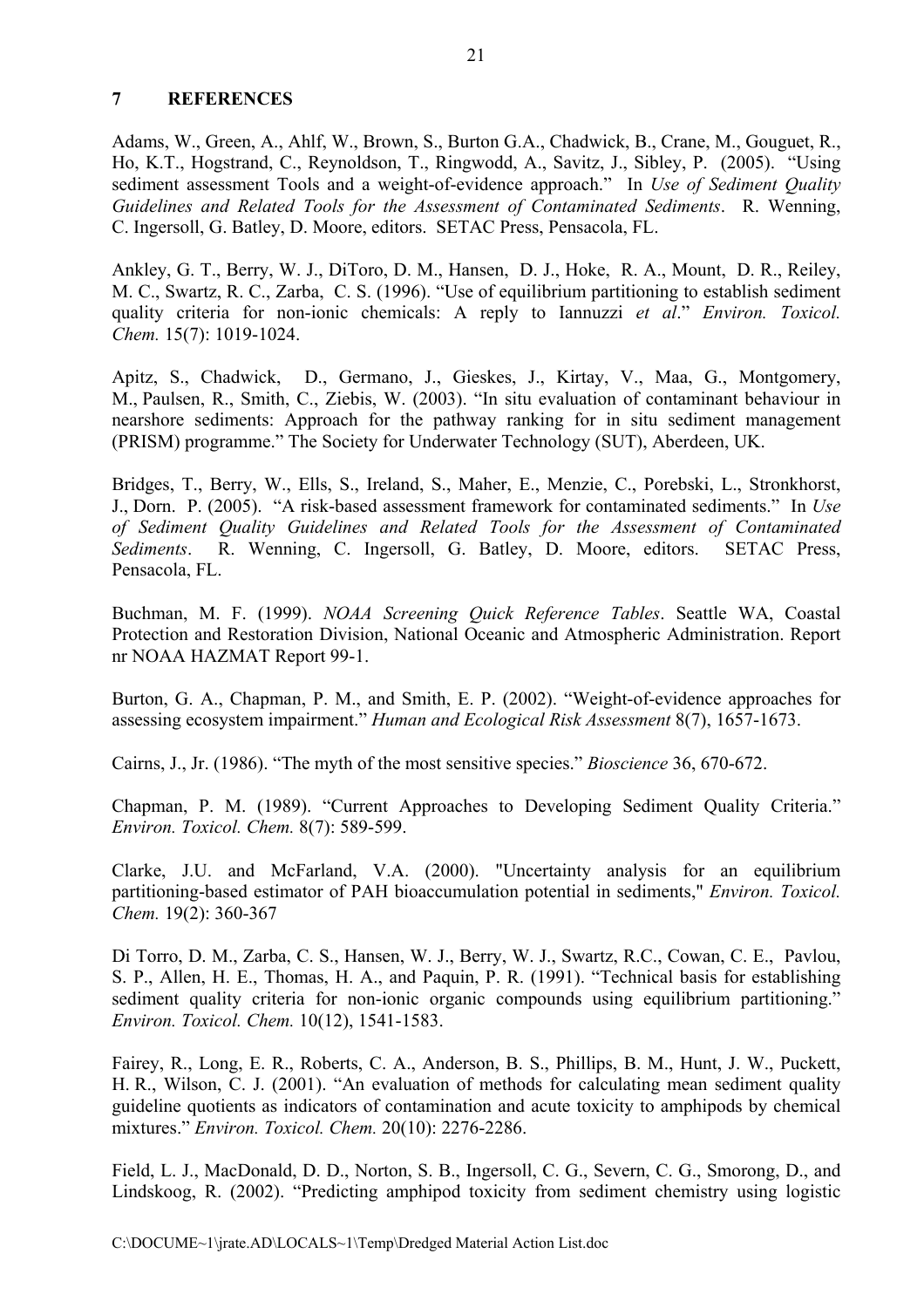regression models or evaluating sediment chemistry and toxicity data using logistic regression modeling," *Environ. Toxicol. Chem.* 21(9): 1993-2005.

GIPME (2000): *Guidance on Assessment of Sediment Quality*. IMO Publication No.439/00

IMO (2006): *Guidelines on the Convention on the Prevention of Marine Pollution by Dumping of Wastes and Other Matter, 1972*. IMO Publication No. 1531E

Long, E. R., Chapman, P. M. (1985). "A Sediment Quality Triad – Measures of Sediment Contamination, Toxicity and Infaunal Community Composition in Puget-Sound." *Marine Pollution Bulletin* 16(10): 405-415.

Long, E. R., Macdonald, D. D., Smith, S. L., Calder, F. D. (1995). "Incidence of Adverse Biological Effects within Ranges of Chemical Concentrations in Marine and Estuarine Sediments." *Environmental Management* 19(1): 81-97.

MacDonald, D. D., Carr, R. S., Calder, F. D., Long, E. R., Ingersoll, C. G. (1996). "Development and evaluation of sediment quality guidelines for Florida coastal waters." *Ecotoxicology* 5(4): 253-278.

MacDonald, D. D., Dipinto, L. M., Field, J., Ingersoll, C. G., Long, E. R., Swartz, R. C. (2000). "Development and evaluation of consensus-based sediment effect concentrations for polychlorinated biphenyls." *Environ. Toxicol. Chem.* 19(5): 1403-1413.

PIANC (2006): *Biological Assessment Guidance for Dredged Material*, report of Working Group 8 of the PIANC Environmental Commission. ISBN 2-87223-155-2

Swartz, R. C. (1999). "Consensus sediment quality guidelines for polycyclic aromatic hydrocarbon mixtures." *Environ. Toxicol. Chem.* 18(4): 780-787.

Swartz, R. C., Schults, D. W., Dewitt, T. H., Ditsworth, G. R., Lamberson, J. O. (1990). "Toxicity of Fluoranthene in Sediment to Marine Amphipods - a Test of the Equilibrium Partitioning Approach to Sediment Quality Criteria." *Environ. Toxicol. Chem.* 9(8): 1071-1080.

U.S. Environmental Protection Agency/U.S. Army Corps of Engineers (USEPA/USACE), (1991). *Evaluation of Dredged Material Proposed for Ocean Disposal – Testing Manual.* EPA 503/8-91-001, Washington, DC.

Webster, J. and Ridgway, I. (1994). "The Application of the Equilibrium Partitioning Approach for Establishing Sediment Quality Criteria at 2 UK Sea Disposal and Outfall Sites." *Marine Pollution Bulletin* 28(11): 653-661.

Wenning, R., Ingersoll, C., Bateley, G., and Moore, D. (2005). *Use of Sediment Quality Guidelines and Related Tools for the Assessment of Contaminated Sediments.* SETAC Press, Pensacola, FL. 783 p.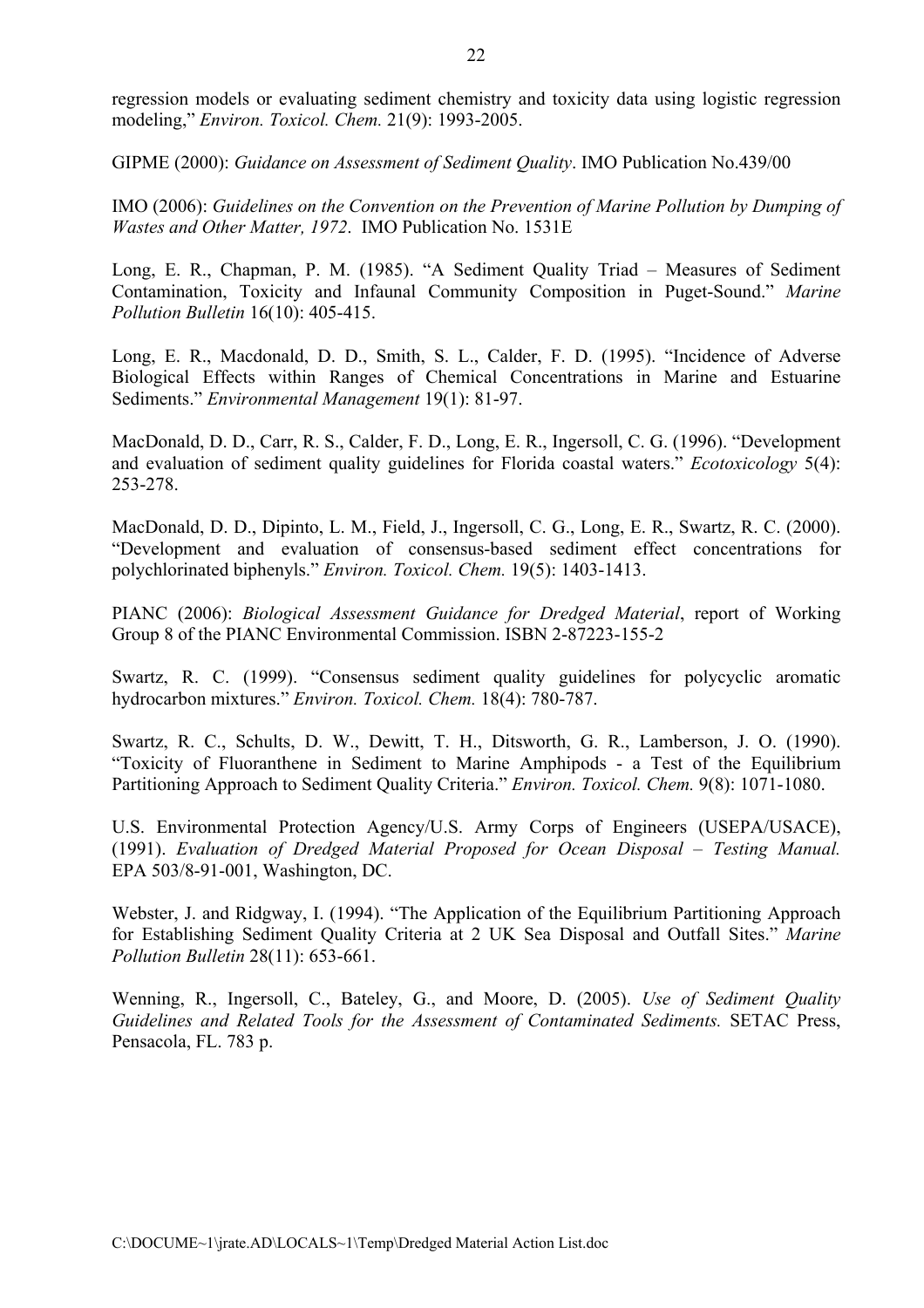### **8 GLOSSARY**

**Action List** is defined as a "*mechanism for screening candidate wastes and their constituents on the basis of their potential effects on human health and the marine environment*".The Action List can consist of chemicals of interest, biological responses of concern, or other characteristics that can provide insight into the potential for dredged material to cause adverse effects in the marine environment. An Action List can also be used as a trigger mechanism for further waste prevention considerations and could therefore have a role in controlling pollution at its source, in promoting cleaner technology, or in improving the efficiency of dredging to reduce the need for disposal.

**Action Levels** establish decision rules to identify dredged materials that may be disposed because the risk for adverse effects is low and acceptable, those that may not be disposed without management controls because the risks for adverse effects would be considered too high, or to identify cases where additional information may be required to make a sound judgement about the potential for the dredged material to cause adverse effects. If developed for the purposes of meeting the requirements of disposal at sea treaties, the Action Level will specify an Upper Level and may also specify a Lower Level. The Upper Level should be set so as to avoid acute or chronic effects on human health, or on sensitive marine organisms representative of the marine ecosystem. Below the Lower Level, there should be little concern for disposal at sea.

**Ambient Conditions:** The conditions observable in the vicinity of a site, e.g., a disposal site.

**Background:** the conditions observable in the vicinity of the site that are due to natural conditions, i.e. not due to anthropogenic activities.

**Benchmark:** is a point on the range of the metric (e.g., 4 mg/kg copper, 20% amphipod mortality) that is used to identify where environmental concern may be low or high for that characteristic. These can be referred to as the lower benchmark and upper benchmark.

**Characteristic:** is an attribute of the dredged material (e.g., copper, mercury, silt, petroleum compounds, pathogens) or a biological response to the dredged material (e.g., mortality, growth, bioaccumulation).

**Metric:** is a measurement that can be made on the characteristic (e.g., concentration, percent survival).

**Reference site or sediment:** is used as a basis for comparison to a disposal site or dredged material. The reference represents ambient conditions in the vicinity of the disposal site, absent any influence from past disposal activities. It is desirable that the reference should be substantially free of contaminants, but pristine conditions are generally not achievable.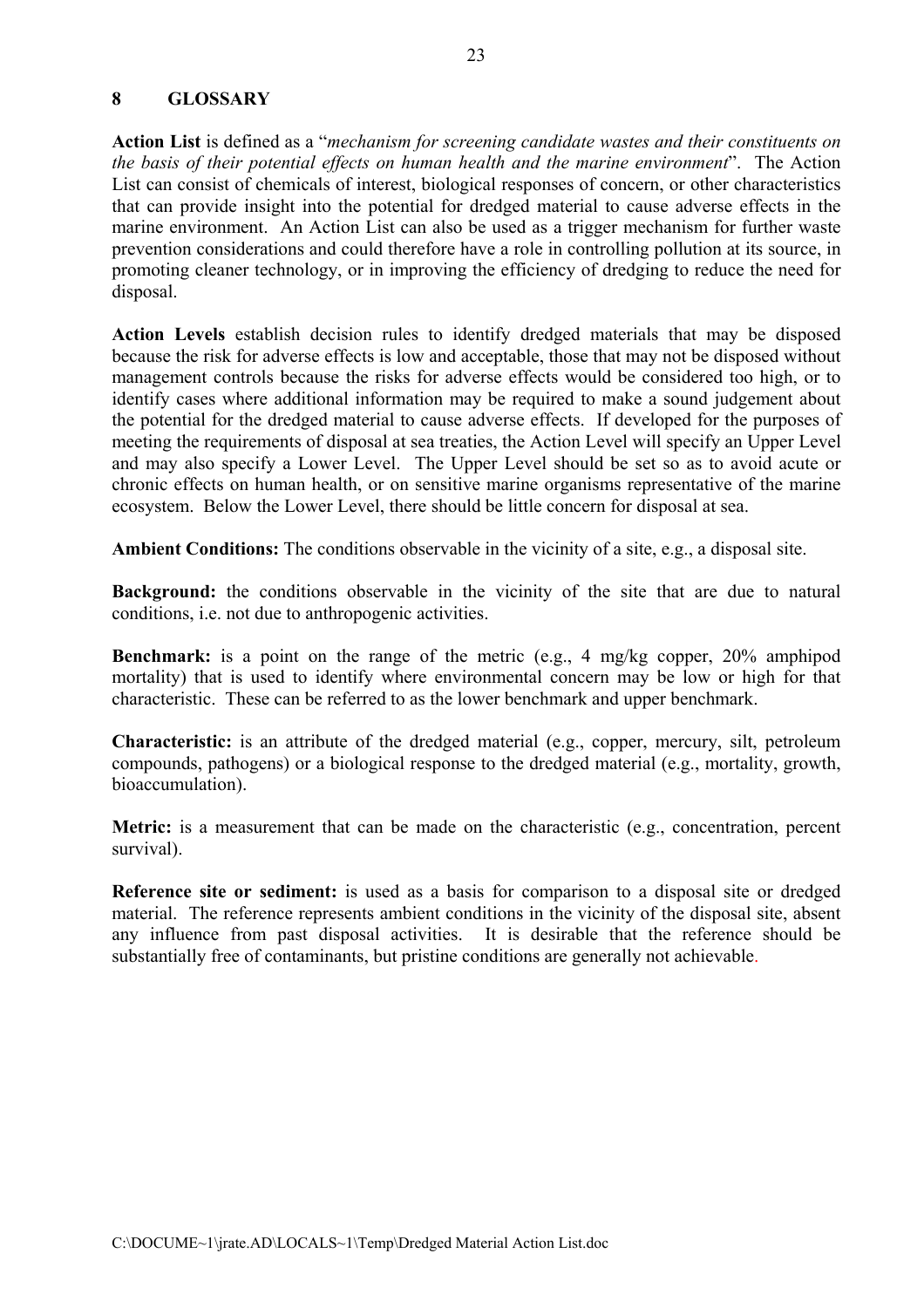#### **APPENDIX 1: APPROACHES TO SETTING BENCHMARKS AND ACTION LEVELS**

#### **1A: REFERENCE-BASED APPROACH**

Benchmarks for physical, chemical or biological characteristics can be set based on knowledge of background or ambient conditions in comparable areas that have not been impacted by dumping. This is a reference-based approach.

If reference-based benchmarks are to be used as Action Levels (simple approach), it is important that they be based upon some measure of potential risk. This way, resources can be applied to the highest risk sites.

Benchmarks derived from knowledge of background concentrations of substances may be termed "background-based" levels. These may be particularly relevant to the derivation of lower benchmarks for naturally occurring substances. If metals in the dredged material, for example, would not be expected to elevate metal concentrations in the receiving environmental media (e.g., sediment and water) above the range in natural background concentrations then there should be "*little environmental concern in relation to dumping*" of that dredged material.

Some dredged material-associated substances that can produce adverse effects in the marine ecosystems also occur naturally within the environment. This can be the case for both organic (e.g., hydrocarbons) and inorganic substances of regulatory interest, but it is particularly relevant for metals. Metals exist naturally as components of minerals, as ions, and in complexes with other materials, including organic compounds. Lower benchmarks for metals can be based, for example, on the natural abundances of the subject metals in soil, crustal rock or sediment in the relevant region. The GIPME (2000) Guidelines describe the use of geochemical markers (e.g., Al, Li, Fe) to account for spatial variations in regional formations and geology.

The results of an analysis of sediment samples will depend in part on the methods used to collect, store, prepare and analyse those samples. It is important to bear this in mind when developing and applying Action Levels.

It should also be noted that if these approaches are used to set Lower Action Levels, they should trigger additional assessment when exceeded. In practice, there may be many cases in which almost all dredged material within an urbanised or industrialized region will exceed lower "background-based" benchmarks for naturally occurring substances, particularly if pre-industrial or natural background concentrations are used.

In addition, many substances, whose inputs arise solely from anthropogenic sources, have no natural background levels, including, for example, PCBs, TBT and many pesticides. The presence of compounds such as PCBs in trace quantities may be unrelated to local, or even regional activities, as these compounds can be transported through global circulation in the atmosphere and oceans. For such compounds, reference-based Benchmarks can be derived from ambient concentrations in sediment. Reference sites used as data sources for determining ambient concentrations should be remote from the influence of local waste streams and past dredged material disposal activities. GIPME (2000) and PIANC (2006) provide some guidance for selecting and using data from reference locations.

Lower benchmarks set using reference-based approaches, either alone or in combination with other approaches, are applied in many countries to make up Lower Action Levels, including Australia, Canada, Denmark, Finland, France, Germany, Hong Kong, China, Ireland, the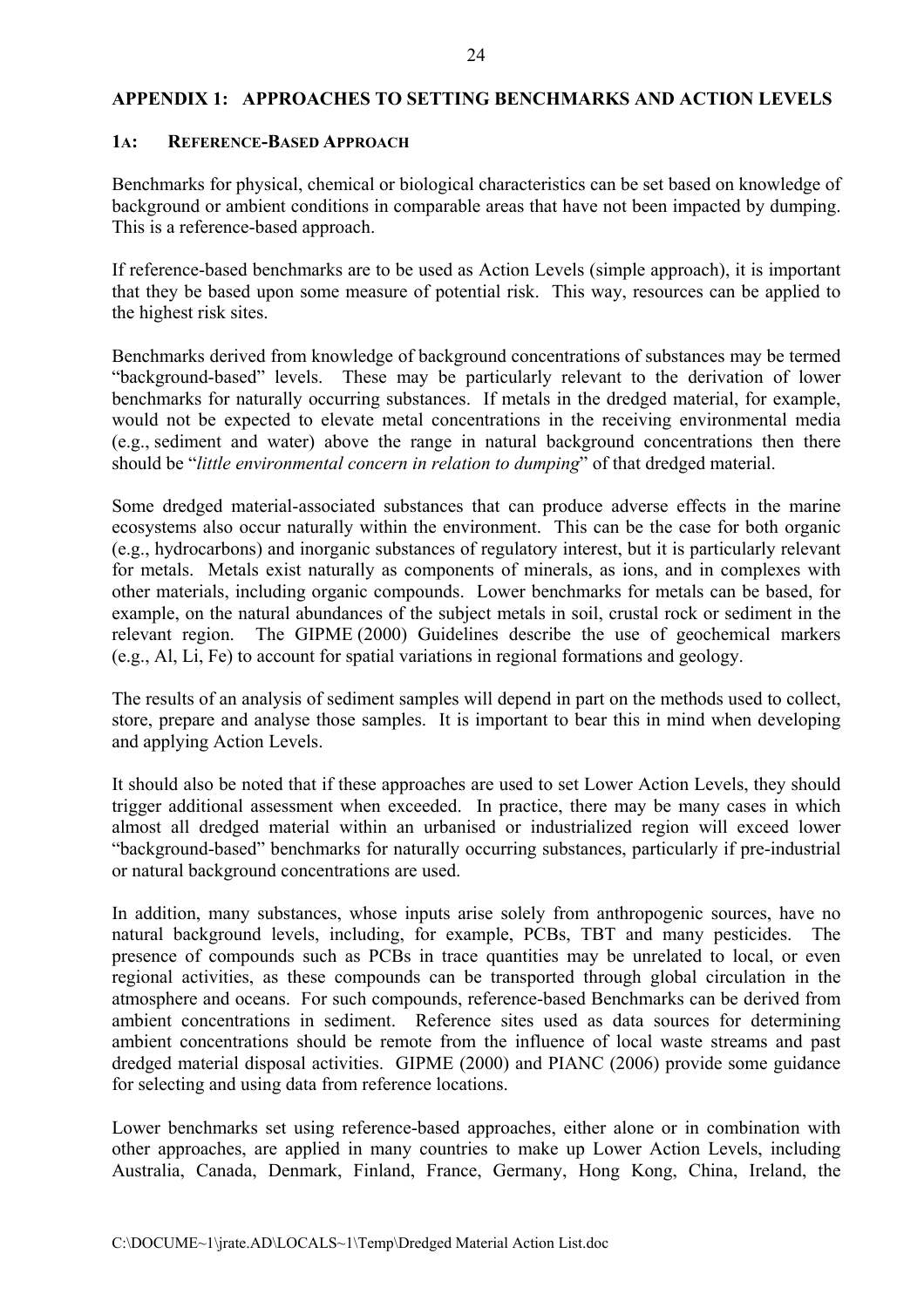Netherlands, Spain, Sweden, the United Kingdom and the United States. The example below describes the use of reference-based benchmarks for this purpose in Ireland.

#### **Country: Ireland**

**Overview of framework** – Ireland applies a 3-phase weight-of-evidence approach to the assessment of the suitability of dredged material for disposal at sea; Phase I – screening based on a critical assessment of the available literature; Phase II – further assessment using sediment chemistry criteria; Phase III – further testing, including appropriate toxicity tests, should either lower or upper benchmarks be exceeded.

**Derivation of the Action List –** historic monitoring results for harbours in Ireland were used in order to prioritize those contaminants of greatest concern and to exclude from routine consideration those substances which had not been detected over the previous 10 years. The Action List can be reviewed and revised as necessary in light of new information.

**Contribution of reference-based benchmarks** – reference-based benchmarks are used for the derivation of lower action levels for a range of metals and organic contaminants (HCB, HCH and PCBs), in particular as part of Phase I and Phase II. Upper benchmarks are set using a chemical effects-based approach and bioassays if necessary.

**Derivation of lower benchmarks** – for metals and PAHs, reference-based benchmarks are set at the 95 percentile of background data, where data are available. In the case of arsenic, the ERL was used in the absence of relevant background data for Irish sediments. For several organic compounds, the 95 percentiles of ambient background levels were taken.

**Definition of the Lower Action Level** – if none of the lower benchmarks are exceeded then the Lower Action Level is not exceeded and the sediment quality is considered acceptable for dumping at sea (subject to dump-site and operational approval). If, however, one or more benchmarks are exceeded then, unless exceedance is marginal, further assessment of sediment quality would normally be required before any decision on acceptability for dumping or other management options can be made.

**Definition of the Upper Action Level** – if any of the upper benchmarks are exceeded then the Upper Action Level is considered to have been exceeded and further testing, including the use of bioassays, is used to inform the management decision.

| Units (dry weight <sup>a</sup> ) | Lower benchmark                                                                                                                                                                                                                 | Upper benchmark <sup>b</sup> |
|----------------------------------|---------------------------------------------------------------------------------------------------------------------------------------------------------------------------------------------------------------------------------|------------------------------|
|                                  | $q^c$                                                                                                                                                                                                                           | $70*$                        |
|                                  | 0.7                                                                                                                                                                                                                             | 4.2                          |
|                                  | 120                                                                                                                                                                                                                             | 370                          |
|                                  | 40                                                                                                                                                                                                                              | 110 <sup>d</sup>             |
|                                  | 60                                                                                                                                                                                                                              | 218                          |
|                                  | 0.2                                                                                                                                                                                                                             | 0.7                          |
|                                  | 21                                                                                                                                                                                                                              | 60                           |
|                                  | 160                                                                                                                                                                                                                             | 410                          |
| $mg\overline{kg^{-1}}$           | 0.1                                                                                                                                                                                                                             | 0.5                          |
|                                  | 0.3                                                                                                                                                                                                                             | $\mathbf{1}$                 |
|                                  | 0.3                                                                                                                                                                                                                             | $\mathbf{1}$                 |
|                                  | 1                                                                                                                                                                                                                               | 180                          |
| $\mu$ g kg <sup>-1</sup>         | 7                                                                                                                                                                                                                               | 1260                         |
| $\mu$ g kg <sup>-1</sup>         | 4000                                                                                                                                                                                                                            |                              |
|                                  | $\frac{mg kg^{-1}}{mg kg^{-1}}$<br>$\frac{mg \log 1}{mg \log 1}$<br>$mg \log \frac{1}{mg \log 1}$<br>$mg \log \frac{1}{m}$<br>$mg\,kg^{-1}$<br>$\mu$ g kg <sup>-1</sup><br>$\mu$ g kg <sup>-1</sup><br>$\mu$ g kg <sup>-1</sup> |                              |

<sup>a</sup> total sediment <2mm

<sup>b</sup> ERM (rounded up)

 $c$  ERL (rounded up) – No background Irish data available

<sup>d</sup> PEL as ERM considered high

**Further information available from –** www.marine.ie

#### **Box 1: The use of reference-based approaches to set lower benchmarks in Ireland**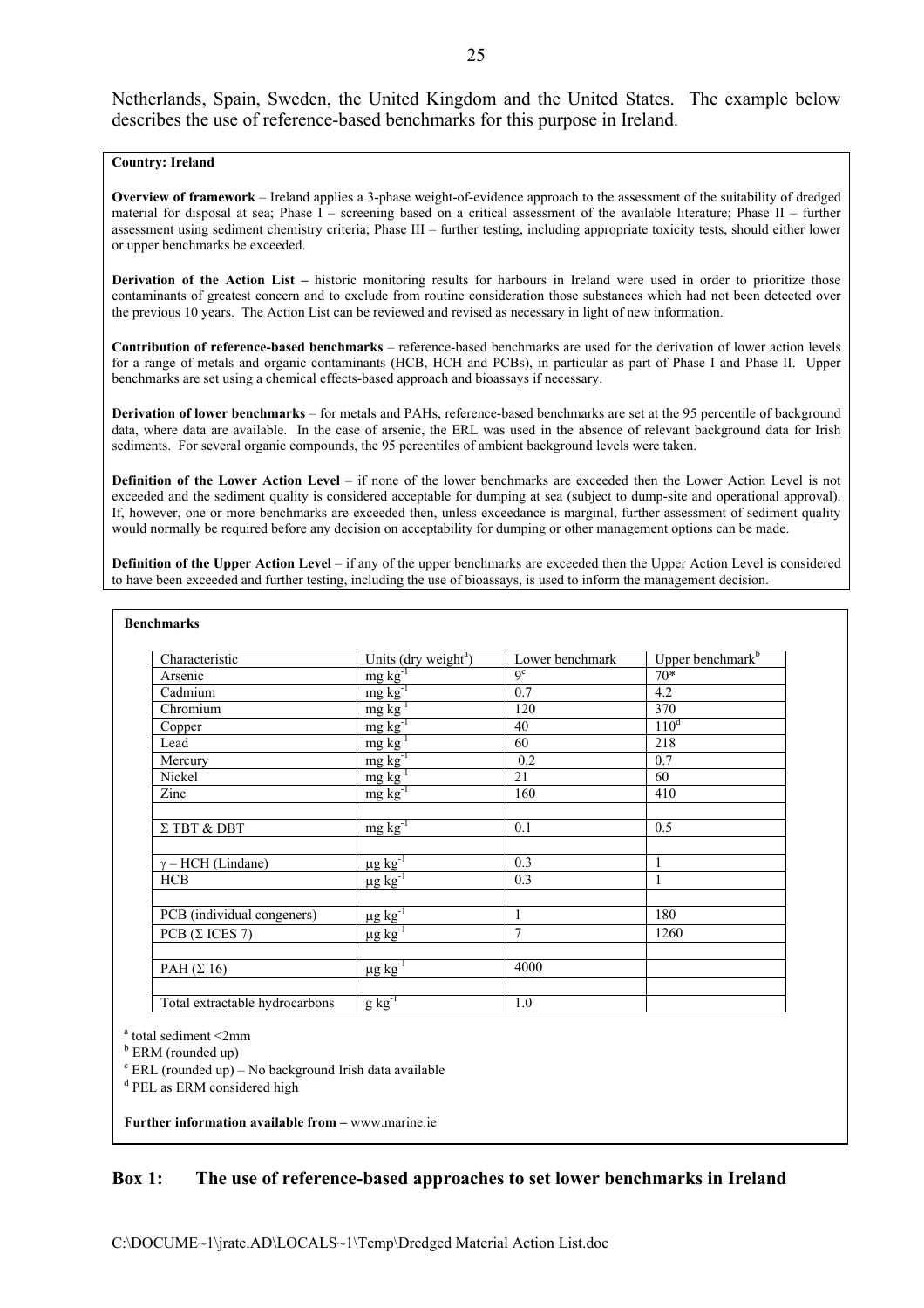### **1B: EFFECTS-BASED CHEMICAL ACTION LEVELS**

Benchmarks for physical, chemical or biological characteristics can also be based on knowledge of effects that can be produced following exposure to dredged material. Such benchmarks, which may be termed "effects-based" benchmarks, can be based on information concerning the likelihood or magnitude for an effect.

Several approaches suitable for establishing effects-based benchmarks have been proposed in the scientific literature, including those outlined below, though in practice some are more widely used than others. Overall, the different effects-based approaches may be subdivided into empirical, mechanistic and consensus approaches.

## *Empirical approaches to deriving Levels*

**1. Co-occurrence approach.** A number of benchmarks have been developed empirically by comparing large databases of sediment chemistry and effects. They were not originally intended as clean-up or remediation targets, as discharge targets, as pass/fail criteria for dredged material disposal or for any other regulatory purpose (Buchman, 1999).

These levels, set by evaluating the impact of real contaminant mixtures in real sediments, indirectly account for issues of bioavailability and sediment geochemistry and they account for the synergistic and other effects of contaminant mixtures but report it for a single contaminant. They do so only in an average way, however, and cannot account for site-specific geochemical conditions, atypical bioavailability or the effects of unusual mixtures. Furthermore, these empirical approaches do not imply causality, but simply describe the co-occurrence of contaminants and observations of toxicity.

All the benchmarks described below are based upon compilations of many literature reports in which sediment chemistry and toxicity were reported, rather than one large, coordinated study. As such, values are generated from studies with potentially different sampling and analytical methods.

The Effects Range-Low (ERLs) and Effects Range-Median (ERMs) of Long *et al.*, (1995) and the marine Threshold Effects Levels (TELs) and Probable Effects Levels (PELs) of MacDonald *et al.*, (1996) are based upon similar data compilations, but are generated using different calculations. For example:

 $-$  **ERL** values (calculated as the lower  $10<sup>th</sup>$  percentile concentration of the available sediment toxicity data, using only data for those samples identified as toxic by original investigators) are at the low end of a range of levels at which effects were observed in the studies compiled, and therefore represent **the values at which toxicity may begin to be observed in sensitive species** – in contrast, **ERM values** (median concentrations of the compilation of toxic samples) represent **chemical concentration ranges usually associated with toxicity in marine and estuarine sediments**.

In a similar manner:

 $-$  **TEL values** (calculated as the geometric mean of the 15<sup>th</sup> percentile concentrations of the toxic effects data set and the median of the no-effect data set), in a similar way to ERLs, represent **the concentrations below which adverse effects are expected to occur only rarely**.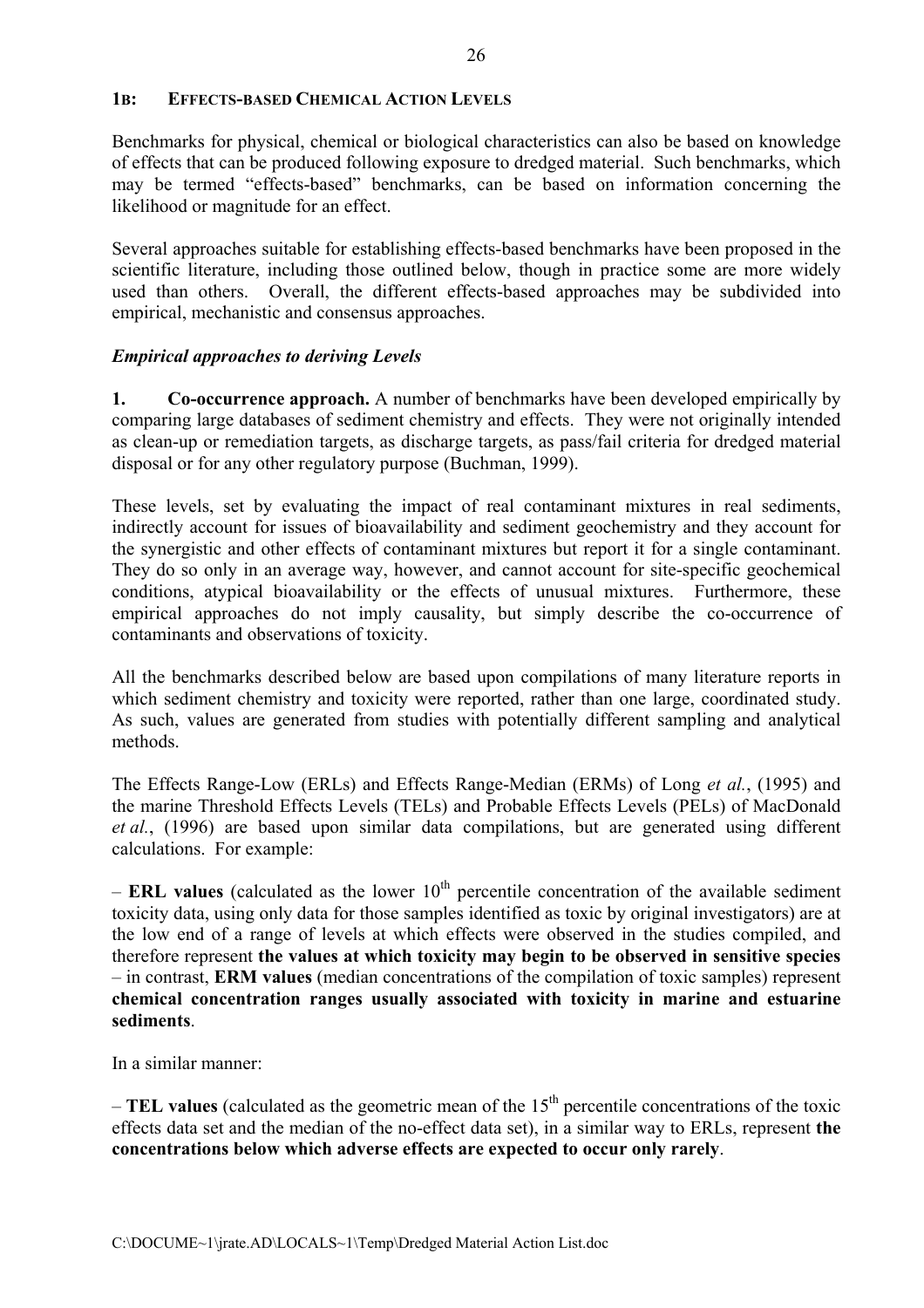– while **PEL values** (geometric means of the 50% of impacted, toxic samples and the 85% of the non-impacted samples) are **levels above which adverse effects are frequently expected**  (Buchman, 1999).

ERLs and TELs have been used in some countries to set lower benchmarks, while recognising that error rates associated with their use are on the order of 10-20 per cent. Adjustments can be made for cases in which the background values are higher than the ERLs or TELs.

ERMs have been used to inform the setting of upper benchmarks (e.g., Denmark, Ireland and the United Kingdom), while recognizing that their use in isolation as upper benchmarks may not always be appropriate. The example below describes their use by the United Kingdom.

#### **Country – United Kingdom**

**Overview of framework** – Action Levels are used as part of a weight-of-evidence approach to assessing dredged material and its suitability for disposal at sea. This considers balancing multiple lines of evidence concerning ecological assessment as an aid to decision-making. New Benchmarks have recently been proposed.

**Derivation of the Action List** – Reference was made to the OSPAR compilation document on Action Levels to prioritise those contaminants of greatest concern in the United Kingdom.

**Contribution of empirically derived effects-based chemical benchmarks** – Effects-based data have been used in conjunction with benchmarks from other jurisdictions to inform the setting of the proposed new benchmarks.

**Derivation of upper benchmarks** – Existing benchmarks were derived from historical information, including existing data on contaminants from ports and harbours, combined with expert scientific judgement. Ecotoxicological data, based largely on data sets from the United States, in conjunction with benchmarks from other jurisdictions were used to guide the setting of the proposed new upper benchmarks for metals and PCBs and TBT. Proposed new lower benchmarks for PCBs were also set on the basis of ecotoxicological data, however, for metals these have been derived using nominal background concentrations. The United Kingdom is currently in the process of establishing upper benchmarks for PAHs.

**Definition of the Lower Action Level** – In general, dredged material containing concentrations below lower benchmarks are of no concern and are unlikely to influence the licensing decision. Dredged material with contaminant levels between lower and upper benchmarks require further consideration and testing before a decision can be made.

**Definition of the Upper Action Level** – Dredged material with one or more contaminant levels above upper benchmarks would generally be considered unsuitable for sea disposal.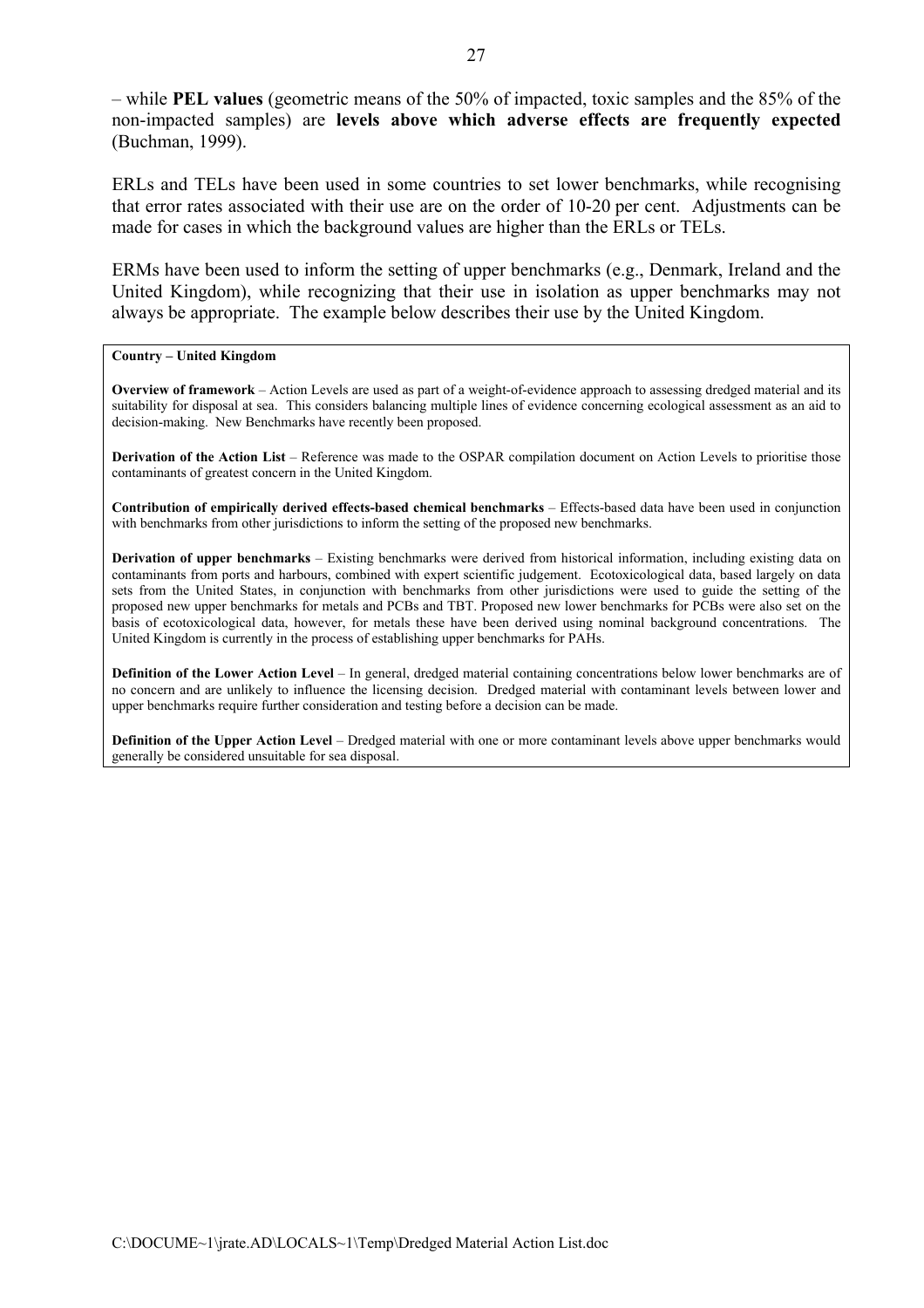| Characteristic                    | <b>Existing lower</b><br>benchmark*<br>mg.kg-1 (ppm) | <b>Existing upper</b><br>benchmark*<br>mg.kg-1 (ppm) | Proposed lower<br><b>benchmark</b><br>$mg.kg-1$ (ppm)<br>(dry weight) | Proposed upper<br><b>benchmark</b><br>$mg.kg-1$ (ppm)<br>(dry weight) |
|-----------------------------------|------------------------------------------------------|------------------------------------------------------|-----------------------------------------------------------------------|-----------------------------------------------------------------------|
| As                                | 20                                                   | $50-100$                                             | 20                                                                    | 70                                                                    |
| Cd                                | 0.4                                                  | $\overline{5}$                                       | 0.4                                                                   | $\overline{4}$                                                        |
| Cr                                | 40                                                   | 400                                                  | 50                                                                    | 370                                                                   |
| Cu                                | 40                                                   | 400                                                  | 30                                                                    | 300                                                                   |
| Hg                                | 0.3                                                  | $\overline{3}$                                       | 0.25                                                                  | 1.5                                                                   |
| Ni                                | 20                                                   | 200                                                  | 30                                                                    | 150                                                                   |
| Pb                                | $\overline{50}$                                      | 500                                                  | 50                                                                    | 400                                                                   |
| Zn                                | 130                                                  | 800                                                  | 130                                                                   | 600                                                                   |
| Tributyltin                       | 0.1                                                  | 1.0                                                  | 0.1                                                                   | 0.5                                                                   |
| <b>PCBs</b>                       | 0.02                                                 | 0.2                                                  | 0.02                                                                  | 0.18                                                                  |
| <b>PAHs</b>                       |                                                      |                                                      |                                                                       |                                                                       |
| Acenaphthene                      |                                                      |                                                      | 0.1                                                                   |                                                                       |
| Acenaphthylene                    |                                                      |                                                      | 0.1                                                                   |                                                                       |
| Anthracene                        |                                                      |                                                      | 0.1                                                                   |                                                                       |
| Fluorene                          |                                                      |                                                      | 0.1                                                                   |                                                                       |
| Naphthalene                       |                                                      |                                                      | 0.1                                                                   |                                                                       |
| Phenanthrene                      |                                                      |                                                      | 0.1                                                                   |                                                                       |
| Benzo[a]anthracene                |                                                      |                                                      | 0.1                                                                   |                                                                       |
| Benzo <sup>[b]</sup> fluoranthene |                                                      |                                                      | 0.1                                                                   |                                                                       |
| Benzo[k]fluoranthene              |                                                      |                                                      | 0.1                                                                   |                                                                       |
| Benzo[g]perylene                  |                                                      |                                                      | 0.1                                                                   |                                                                       |
| Benzo[a]pyrene                    |                                                      |                                                      | 0.1                                                                   |                                                                       |
| Benzo[g,h,i]perylene              |                                                      |                                                      | 0.1                                                                   |                                                                       |
| Dibenzo[a,h]anthracene            |                                                      |                                                      | 0.01                                                                  |                                                                       |
| Chrysene                          |                                                      |                                                      | 0.1                                                                   |                                                                       |
| Fluoranthene                      |                                                      |                                                      | 0.1                                                                   |                                                                       |
| Pyrene                            |                                                      |                                                      | 0.1                                                                   |                                                                       |
| Indeno $(1,2,3cd)$ pyrene         |                                                      |                                                      | 0.1                                                                   |                                                                       |
| Total hydrocarbons                | 100                                                  |                                                      | 100                                                                   |                                                                       |

**\* The United Kingdom refers to upper and lower benchmarks as Action Level 1 and Action Level 2** 

# **Box 2: The use of empirically derived effects-based chemical benchmarks in the UK**

Apparent Effect Thresholds (AETs) relate chemical concentrations in sediments to synoptic biological indicators of injury (i.e. sediment bioassays or diminished benthic infaunal abundance). Individual AETs represent the concentrations observed in the highest *non-toxic* samples. As such, they represent the concentrations above which adverse biological impacts would *always* be expected by *that* biological indicator due to exposure to that contaminant alone (in the data set used). It should be noted that adverse impacts could also occur at levels below the AET. AET values were developed for use in Puget Sound (Washington DC, United States) and are not easily compared directly to other benchmarks based on single-chemical models and broader data sources.

2. **Triad Approach**. This involves the concurrent collection of sediment chemistry, benthic community, and sediment toxicity samples from field stations representing the range of regional sediment contamination (Long & Chapman 1985). The data from these samples are then evaluated using statistical approaches that establish levels at which biological effects (such as changes in the benthic community or some toxicity response) might be expected to occur for the various contaminants found in the sediments. Thus, benchmarks are *inferred* from the cumulative assessment of data.

**Benchmarks**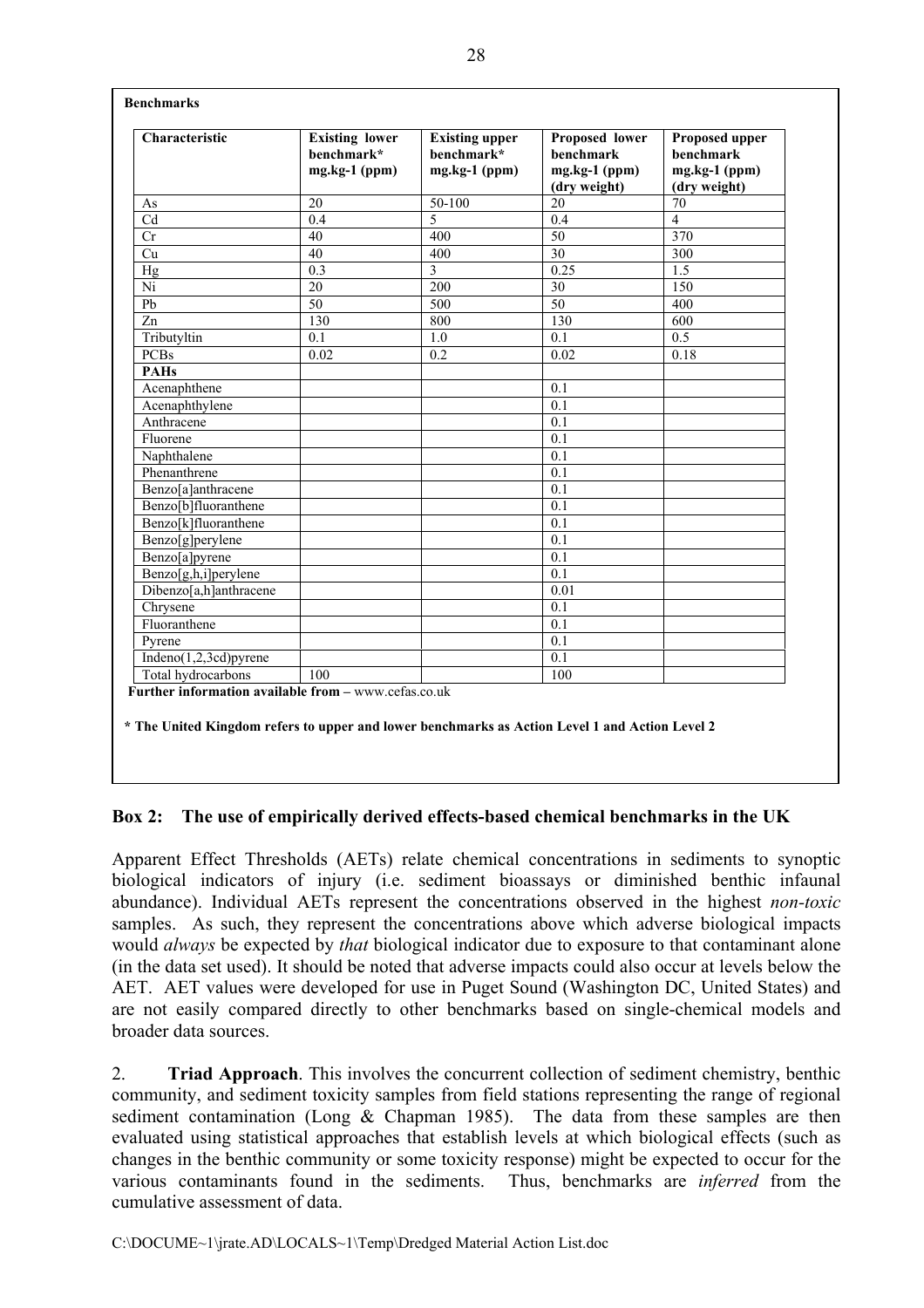3. **Spiking approach**. Spiking involves the deliberate introduction of a range of concentrations of a selected contaminant into uncontaminated sediment samples, to which test organisms can then be exposed in order to estimate concentrations that cause toxic effects. Such an approach, though more commonly used to establish water quality criteria, has been used by Canada, for example, as one component in the development of sediment quality guidelines used for assessment. A number of caveats apply, including that contaminant bioavailability may differ from a natural situation and that the mixing process may change equilibrium characteristics of the sediment. For example, available literature suggests that significant ageing (on the order of 6 months to a year for some substances) may be necessary to give realistic results and that the time to reach equilibrium can be different for each contaminant of interest. Data on spiked sediments are not widely available and those interested in using the approach would likely need to invest in research and field validation.

4. **Quotient Approach**. Recent work has focused on developing quotient methods for applying empirical benchmarks that are derived by summing the "toxic" contributions of a number of contaminants of concern (Wenning *et al*. 2002). Regression analysis that permits considering effects from several contaminants at once along a continuum of concentrations has also been developed (Field *et al*. 2002).

## *Mechanistically Derived Levels*

Mechanistic approaches can be used in the development of benchmarks through the use of theoretical relationships based on knowledge of mechanics of action. **Equilibrium Partitioning (EqP)**, in which sediment benchmarks are established using water quality criteria as a starting point (Ankley *et al.* 1996, Chapman 1989, Swartz *et al.* 1990, Webster and Ridgway 1994), is an example. This approach involves calculating the sediment concentration that would be necessary to create a toxic water quality level when the sediment is assumed to be in equilibrium with the pore water contained within it.

This assumes that the distribution of contaminants among different compartments in the sediment matrix (i.e*.* solids and interstitial water) is predictable from physicochemical properties and that it is the interstitial water value that defines the contaminant risk.

In the EqP approach, benchmarks are calculated using water quality criteria, usually the final chronic values or equivalent criteria, in conjunction with sediment/water partition coefficients for the specific contaminants. The final chronic value is derived from the species mean chronic values that have been calculated using published toxicity data. The EqP approach provides a theoretical basis for identifying chronic effects thresholds for contaminants when they occur alone in sediments. However, this approach does not address the potential synergistic effects caused by contaminant mixtures and neglects a number of potential pathways in which organisms can be exposed to sediment contaminants. These values are probably of greatest value for the examination of the probability of toxicity of a single non-ionic organic, rather than for contaminant mixtures (Wenning *et al*., 2005).

The example below describes the application of EqPs in Belgium.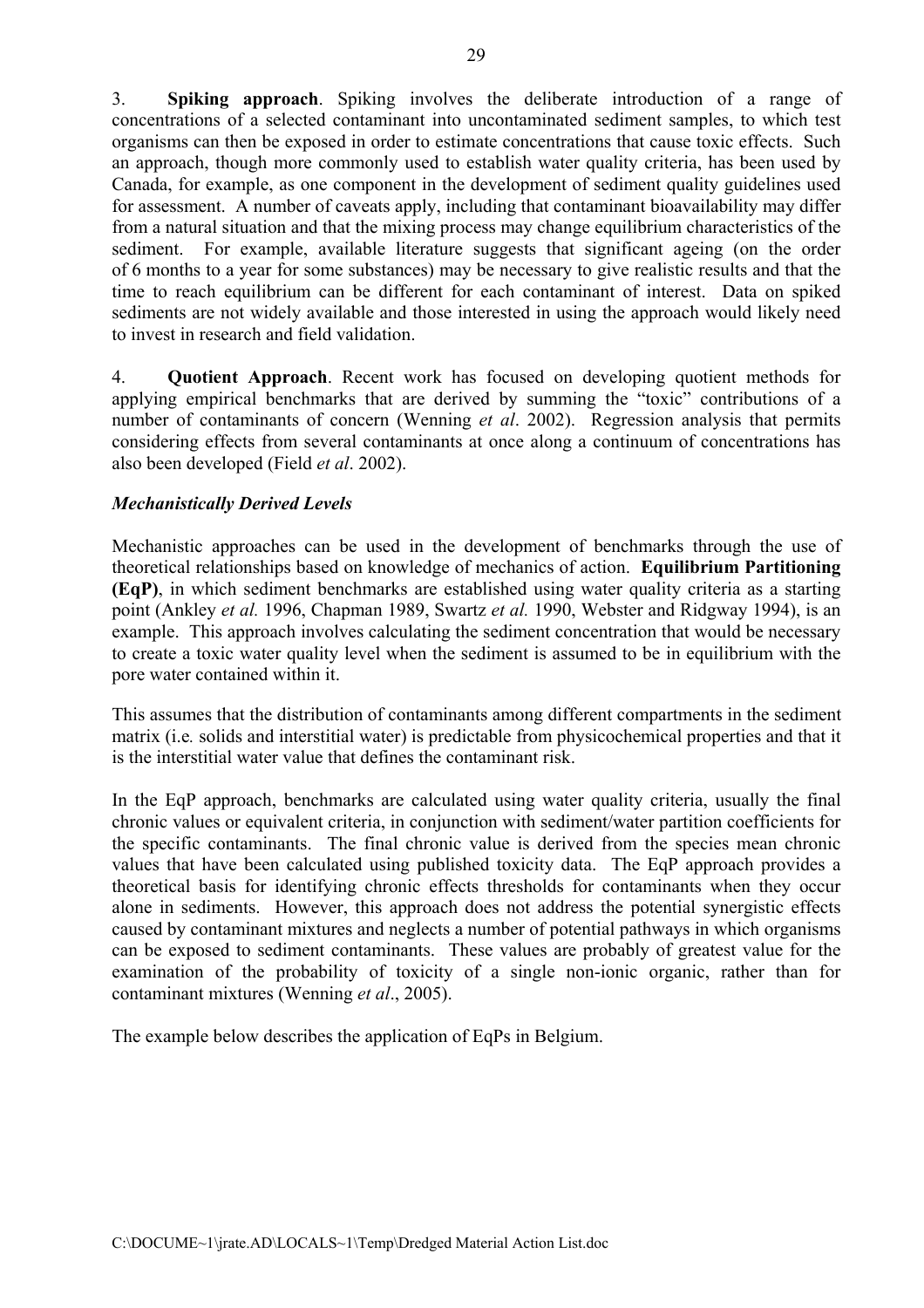#### **Country: Belgium**

**Overview of framework –** The assessment of dredged material is based upon quantitative action levels that must be manageable, scientifically founded and realistic in practice. Chemical analyses are followed by bioassays, if necessary, to aid in the decision-making process.

#### **Derivation of the Action List** – **Selected to fulfil mandate under OSPAR**

**Contribution of mechanistically derived benchmarks** – Equilibrium Partitioning was used, among other methods, to set Action Levels.

**Derivation of benchmarks** – Equilibrium partition coefficients were derived from a combination of sediment analysis and data available from published literature and used to determine 'safe concentrations' as benchmarks. These values were subsequently adjusted for local conditions and, if deemed necessary, also for bioaccumulation and biomagnification potential.

**Definition of the Lower Action Level** – if all analyses yield values below lower benchmarks, then the material may be dumped at sea. If any lower benchmark is exceeded, additional sampling and analysis are required. If these results confirm the original, then bioassays are required to aid the final decision.

**Definition of the Upper Action Level** – if the analyses yield values exceeding any three of the upper benchmarks, the Upper Action Level is exceeded and dumping at sea is not permitted.

#### **Benchmarks**

| Characteristic (dry weight for<br>whole sediment)                                        | Lower benchmark     | <b>Upper benchmark</b>        |
|------------------------------------------------------------------------------------------|---------------------|-------------------------------|
| Hg                                                                                       | $0,3$ ppm           | $1.5$ ppm                     |
| Cd                                                                                       | $2,5$ ppm           | 7 ppm                         |
| Pb                                                                                       | $70$ ppm            | $350$ ppm                     |
| Zn                                                                                       | $160$ ppm           | $500$ ppm                     |
| Ni                                                                                       | 70 ppm              | $280$ ppm                     |
| As                                                                                       | $20$ ppm            | $100$ ppm                     |
| Cr.                                                                                      | $60$ ppm            | $220$ ppm                     |
| Cu                                                                                       | $20$ ppm            | $100$ ppm                     |
| <b>TBT</b>                                                                               | 3 ppb               | 7 ppb                         |
| Mineral oil                                                                              | 14 mg/g $_{\rm OC}$ | $36 \text{ mg/g}_{\text{OC}}$ |
| <b>PAKs</b>                                                                              | $70 \mu g/g_{OC}$   | $180 \mu g/g_{OC}$            |
| <b>PCBs</b>                                                                              | $2 \mu g/g_{OC}$    | $2 \mu g/g_{OC}$              |
| Further information available from $-\frac{www.mumm.ac.be}{)}$                           |                     |                               |
| Note: Belgium refers to upper and lower benchmarks as Action Level 1 and Action Level 2. |                     |                               |

#### **Box 3: Use of mechanistically derived effect-based chemical benchmarks in Belgium**

In undisturbed anoxic sediments, the chemistry of many trace metals is dominated by reactions with sulfide. Di Toro *et al.* (1991) developed an EqP-type approach to trace metals in anoxic sediments, known as the acid volatile sulfide (AVS) model. According to this model, the iron in sedimentary iron monosulfide, FeS(s) (defined as AVS), can be exchanged with a divalent trace metal to form a solid sulfide less soluble than FeS(s), thus releasing equivalent amounts of iron into pore waters. As long as the trace metal concentration in sediments is less than the concentration of AVS, free-metal ion activity in the porewater is maintained at very low levels and the sediment is not toxic. When the metal concentration added becomes greater than that of AVS, free-metal ion activity increases sharply in pore waters and the sediment can become toxic. The measurements needed to apply this model are the AVS concentration and the sum of the molar concentrations of divalent trace metals forming less soluble sulfides than iron, referred to as simultaneously extracted metals (SEM).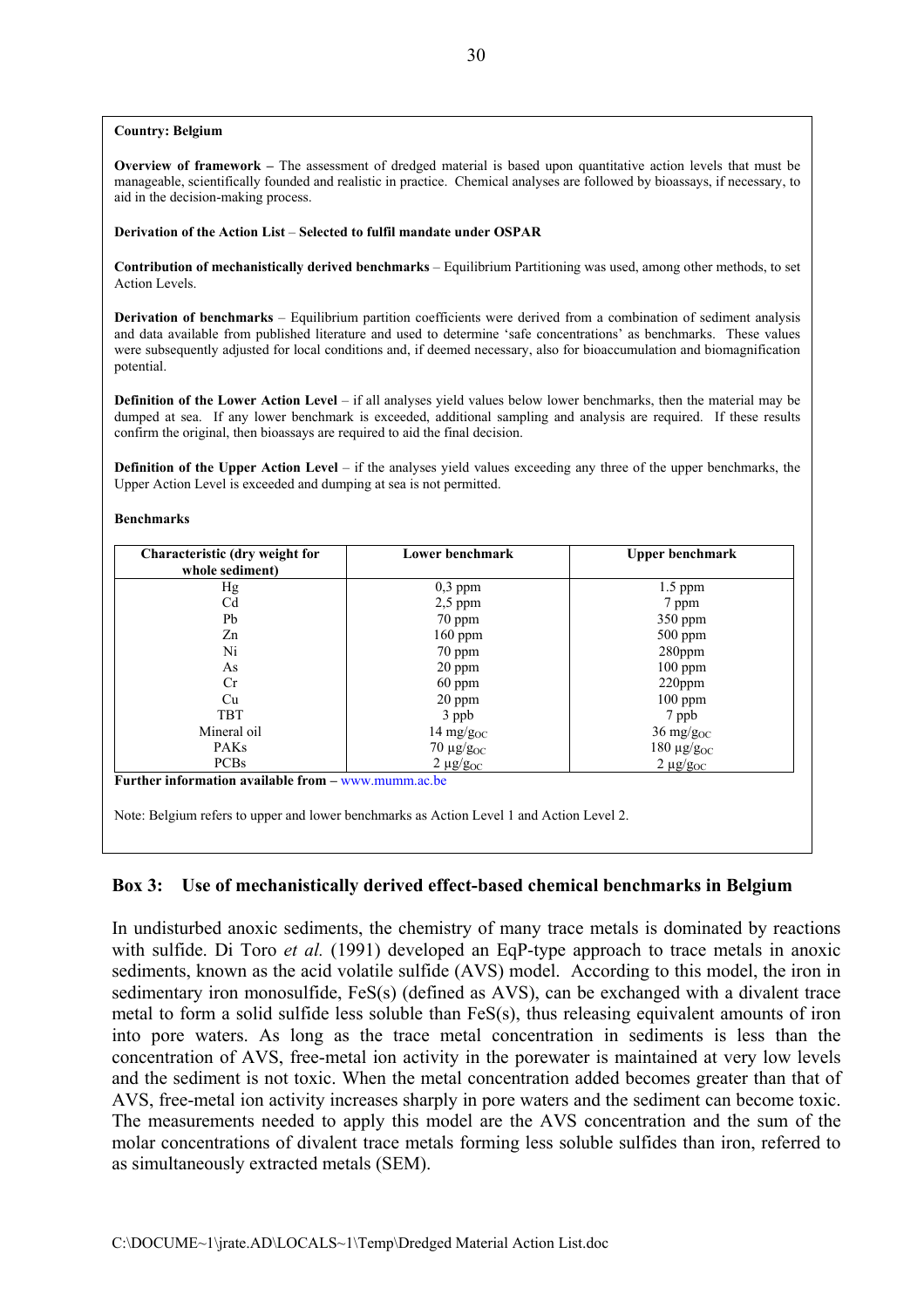While this approach may be useful for predicting metal availability in static, reduced sediments, it has a number of problems that limit its usefulness. For example, while the bulk of undisturbed sediments may be anoxic, disturbance of sediments by shipping activity, storms, the activities of benthic organisms (bioturbation) and, in particular, by dredging and disposal, markedly affect redox conditions. It has also been observed that metals often flux out of sediments at higher rates than would be predicted by porewater gradients, possibly due to bioirrigation and other sources (*e.g.*, Apitz and Chadwick, 2003).

## *Consensus SQGs*

Consensus levels, currently under review by west coast regions in the United States and Canada, are the mean value of the benchmarks derived from a variety of methods (Swartz 1999, MacDonald, 1999). Since benchmarks are often given for low, intermediate and high effects levels, consensus levels have been proposed for Threshold, Median and Extreme Effects Concentrations (TEC, MEC, EEC), or for Threshold and Probable Effects Concentrations (TEC, PEC). The consensus benchmarks for mixtures of PAHs (Swartz 1999) and PCBs (MacDonald *et al.* 2000) were used in the successful formulation of SQGQ1 by Fairey *et al.* (2001). The motivation behind the consensus method is not simply to make a list of available benchmarks for a particular chemical and then to calculate the average. The premise behind the consensus approach is that if different methods for deriving benchmarks result in quantitatively similar concentrations, then the validity of the common result is greatly enhanced. Only then is the calculation of a consensus guideline justified. Even if consensus of different benchmarks is not evident for a particular chemical, the method is expected to serve the function of identifying potential errors with one or more benchmarks. In the calculation of consensus-based benchmarks for total PAHs, Swartz (1999) reported that many of the benchmarks derived with a similar narrative intent, but derived using different empirical and theoretical approaches, resulted in very similar concentrations and that this similarity probably was not coincidental.

## **1C: BIOLOGICAL EFFECTS-BASED ACTION LEVELS**

Plants and animals will come in contact with dredged material-associated substances through one of three primary exposure pathways: 1) through contact with bedded sediment particles; 2) through contact with water; and 3) through contact with contaminants through bioaccumulation and trophic transfer within a food chain.

Risk, i.e. the likelihood for adverse effects, is a function of the rates that organisms are exposed to contaminants and the relationship between rates of exposure and adverse biological effects. Biological tests may provide either measures of effect or exposure, or in some cases both. Laboratory and field-based methods are available for generating information about the potential for **effects** and **exposure**:

- .1 Tests that provide measures of **effect** provide insight into risk by providing information about the toxicity of a substance and adverse responses in organisms exposed to the material. Laboratory-based toxicity tests are commonly used in dredged material evaluations. Methods for measuring effects in the field are also appropriate for some case-specific applications. Such field methods include measurements of benthic community structure or observation and measurement of effects on individual organisms (e.g., cancer in resident fish).
- 2. Other biological tests provide information about **exposure** conditions including measures of the bioavailability of the contaminants present in dredged material, or the concentration or dose received by the receptor. Bioaccumulation tests that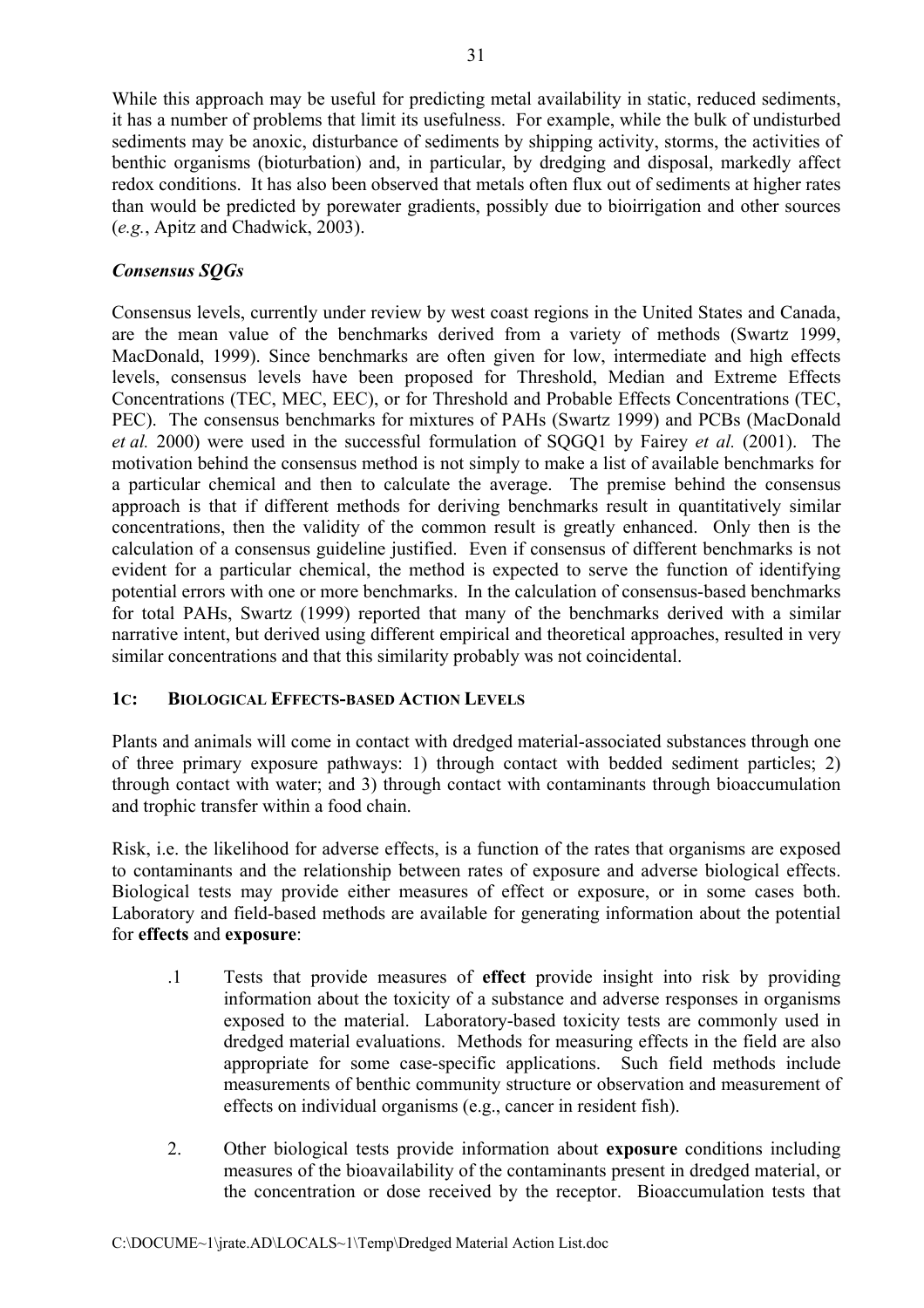measure the movement of contaminants into the tissues of the test organism are the most commonly applied biological tests for collecting information about exposure. For an effects-based Action Level, such a measure of exposure might be compared to limits to ensure the protection of humans exposed through consuming fish or shellfish, or similar limits to ensure protection of wildlife.

This Appendix describes three approaches for establishing Biological Effects-Based Action Levels. These approaches are: Solid-phase toxicity tests, Water-column Toxicity Tests, and Bioaccumulation Tests.

## *Solid-Phase Toxicity Tests (Bioassays in whole sediments)*

1 Effects-based Action Levels for dredged material can be based upon direct measures of toxicity using solid phase toxicity tests. These tests involve exposing test organisms to bedded sediments for a defined period and measuring the responses of those organisms (e.g., rates of survival, growth, reproduction) at the conclusion of the test. To ensure that test results will be protective with respect to the exposure conditions expected at a management site, the species used in such tests should be selected based on their close behavioural association with the sediment and their sensitivity to contaminants. Organisms that live in and/or ingest sediments (e.g., infaunal invertebrates) are expected to have high exposure to sediment-associated contaminants due to their intimate contact with sediment particles and pore water. Tests using infaunal amphipods, polychaetes, bivalve molluscs, urchins, and other taxa have been developed and commonly applied to assess dredged material (PIANC 2006).

2 Recognized differences among candidate test species, in terms of their behaviour within sediments, have resulted in a broad consensus on the need for testing using multiple species. Some taxa actively burrow through sediments while others live within semi-permanent burrows or even tubes they construct with mucus and sediment particles. Some species actively ingest sediment particles while others rely more on removing particles from suspensions in the overlying water. Species with these different behavioural characteristics will experience different exposures to contaminants adsorbed to sediment particles or dissolved within pore waters. Selecting a battery of tests that represents this diversity of behaviour will provide for more confidence that the assessment will be protective of exposure conditions at the management site. Efforts should also be made to ensure that the species used in such tests are sensitive to contaminants, i.e. they respond to the presence of contaminants. Taxa differ in their sensitivity to contaminants with respect to one another and among contaminants. Even though limited understanding of this variation in sensitivity currently prevents tailoring assessments for specific mixtures of contaminants or benthic communities at disposal sites, it must be acknowledged that using multiple tests with different species is a precautionary approach for assessing sediments (Cairns 1986).

## *Water-column Toxicity Tests*

3 Substances may be released from a dredged material into the water column during or after disposal through diffusion, leaching, or other mechanisms. Effects-based Action Levels to assess the potential for effects being caused through these means of exposure can be developed using water-column toxicity tests. These tests generally make use of planktonic species including algae, copepods, and other arthropods (e.g., cladocerans), as well as larval molluscs, echinoderms, and fish. Such tests, described in detail in USEPA/USACE (1991), are commonly conducted using a dilution series of sediment-water mixtures (e.g*.* elutriates) in evaluations of dredged material. Tests are conducted by exposing test organisms to water extracts of dredged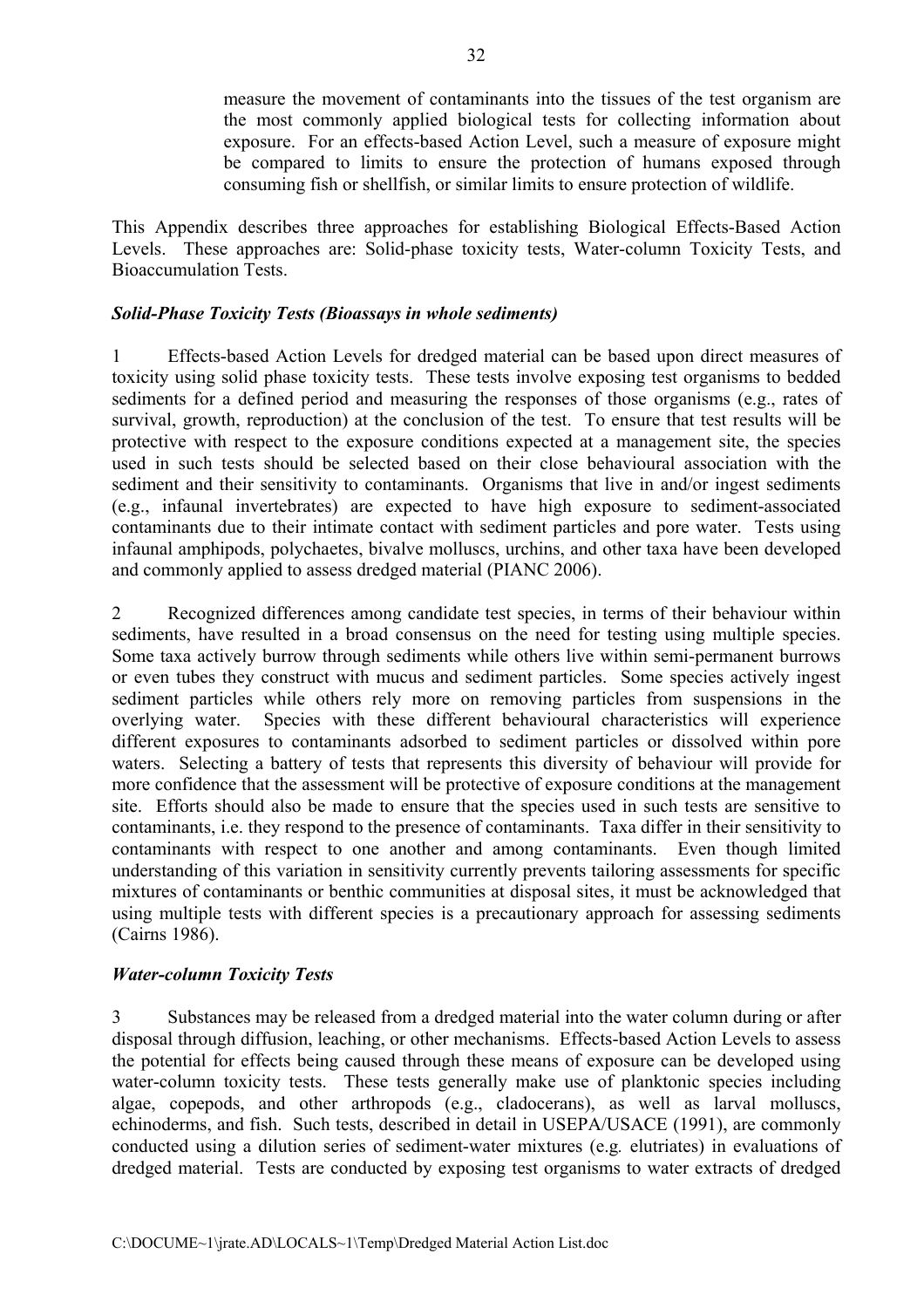material that are intended to represent the range of substance concentrations organisms would be exposed to in the field.

#### *Bioaccumulation Tests*

4 Addressing questions concerning the potential for contaminants in dredged materials to move into the food chain and produce effects in organisms, above and beyond the borders of a disposal site, begins with assessing bioaccumulation potential. Bioaccumulation, in this case, refers to the movement of contaminants from the dredged material into the tissues of exposed organisms. It is important to recognize that bioaccumulation tests provide a measurement of exposure rather than effect. Bioaccumulation of a compound will not always result in an adverse effect on the organism accumulating the compound. In the case of essential elements (e.g., zinc and copper), a certain amount of accumulation is required to support normal physiological function. In general, adverse effects from any contaminant will only be manifest after the concentration exceeds a specific tolerance level or toxicological threshold. For this reason careful attention must be given to interpreting bioaccumulation data.

5 Laboratory bioaccumulation tests are generally conducted by exposing the test organisms to the test material (e.g., dredged material) under controlled conditions and recovering the animals at the end of the exposure to measure the concentration of contaminants of concern in the tissues of the test organisms. Test organisms used in bioaccumulation tests are generally selected on the basis of their relative tolerance to contaminants (i.e. they survive the exposure) and their body size, such that there is sufficient tissue recovered at the end of the exposure for chemical analysis.

6 Because of the expense and time involved in conducting bioaccumulation tests, alternative approaches have been developed for assessing bioaccumulation potential. One of these approaches is called Thermodynamic Bioaccumulation Potential (TBP). This approach makes use of the principle of equilibrium partitioning of non-polar organic chemicals as a means of estimating the amount of chemical that will partition to the lipid phase within the organism from the organic carbon phase of the sediment at equilibrium (Clarke and McFarland, 2000).

7 Interpreting the consequences of bioaccumulation test data commonly involves the use of mathematical models and risk calculations in order to apply the data to a particular target of protection within the food web (e.g., a fish-eating bird or particular human population). These and other aspects of using biological tests to evaluate dredged material are discussed at length in PIANC (2006).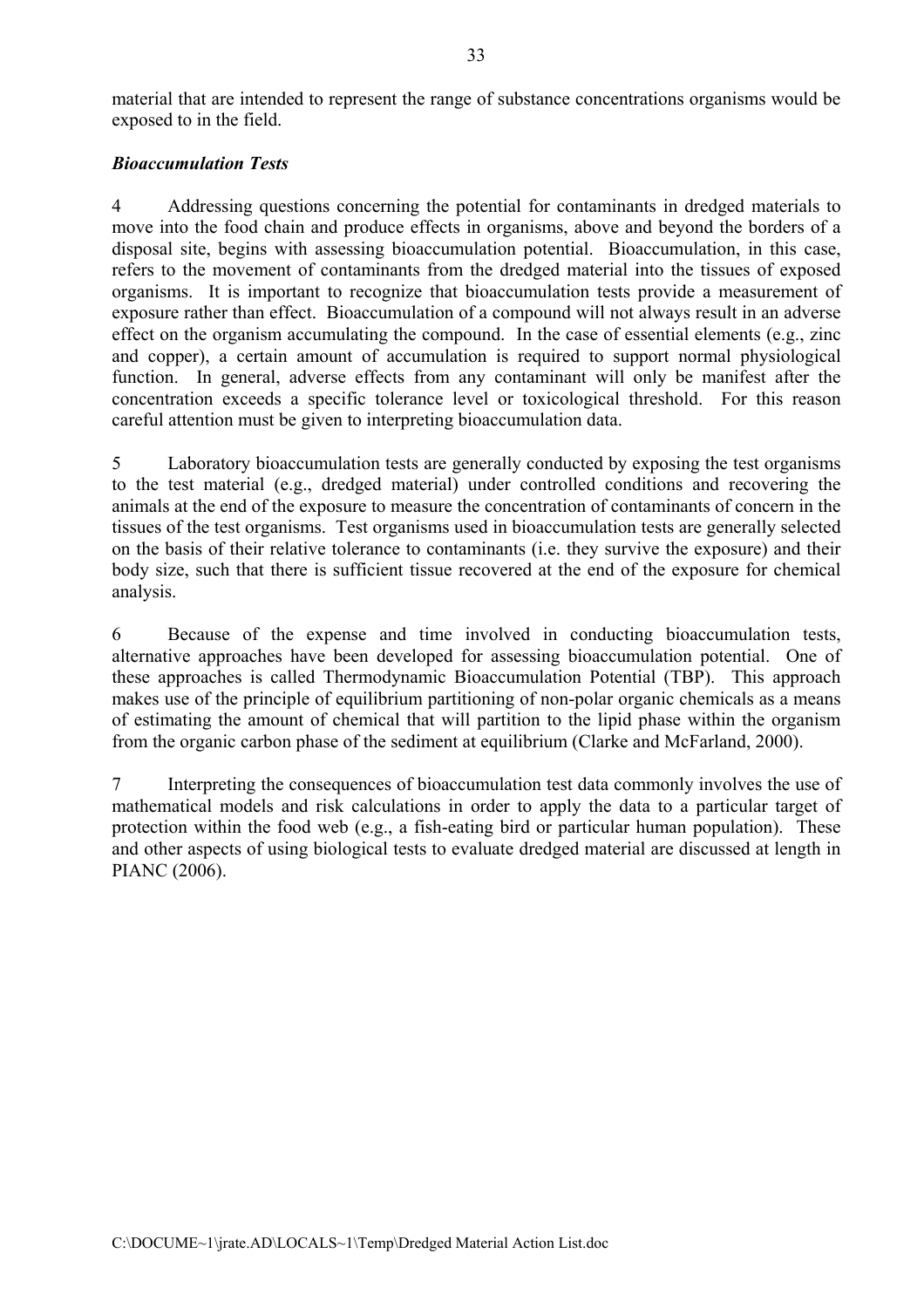#### **Country: Canada**

**Overview of framework** – The Canadian framework adopts both chemical and biological Action Levels to determine sediment is suitable for ocean disposal. The framework employs, in tier 1, a chemical Lower Action Level (LAL) that can adjusted for background concentration and exposure and, in tier 2, a biological Upper Action Level (UAL) that conside lethal and sub-lethal toxicity and bioaccumulation. This approach focuses resources on materials that pose greater risk, or a associated with greater uncertainty.

**Derivation of the Action List –** the Action List comprises different characteristics for consideration at lower and upper action levels. Characteristics considered for Lower action levels are chemical contaminants, selected on the basis of the London Convention Black List and supplemented on a case-by-case basis by site-specific characteristics of the area, while those considered for upper action levels are biological endpoints.

**Contribution of biological-effects based benchmarks** – biological effects testing is used to set the Upper Action Level based on toxicity, persistence and bioaccumulation.

**Derivation of upper benchmarks** – upper benchmarks are set using a battery of standard bioassays, including metrics of survival, growth, bioaccumulation and metabolic response. In contrast, lower benchmarks were set using a combination of reference-based and effects-based chemical approaches.

**Definition of Lower Action Levels** – if all analyses yield values below lower benchmarks, then the material may be dumped at sea. If, however, any regulated lower benchmark is exceeded, the Lower Action Levels is exceeded and further assessment is required.

**Definition of Upper Action Levels** – the Upper Action Level is exceeded if the lethal bioassay is failed or if any two biological tests are failed. Open water disposal is then not permitted without the use of management techniques or processes.

| Characteristic                                                                     | Units                          | $(\text{dry}$ | Lower     | Upper benchmark                                      |
|------------------------------------------------------------------------------------|--------------------------------|---------------|-----------|------------------------------------------------------|
|                                                                                    | weight <sup>a</sup> )          |               | benchmark |                                                      |
| Arsenic                                                                            | $mg\,kg^{-1}$                  |               | 7.2       |                                                      |
| Cadmium                                                                            | $mg\,kg^{-1}$                  |               | $0.6*$    |                                                      |
| Chromium                                                                           | $mg\,kg^{-1}$                  |               | 52.3      |                                                      |
| Copper                                                                             | $mg\overline{kg}$ <sup>T</sup> |               | 18.7      |                                                      |
| Lead                                                                               | $mg\,kg^{-1}$                  |               | 30.2      |                                                      |
| Mercury                                                                            | $mg\overline{kg}$ <sup>T</sup> |               | $0.75*$   |                                                      |
| Nickel                                                                             | $mg\,kg^{-1}$                  |               | Na        |                                                      |
| Zinc                                                                               | $mg\overline{kg^{-1}}$         |               | 124       |                                                      |
|                                                                                    |                                |               |           |                                                      |
| PCB Total                                                                          | $\mu$ g kg <sup>-1</sup>       |               | $100*$    |                                                      |
| Total PAH $(\Sigma 16)$                                                            | $\mu$ g kg <sup>-1</sup>       |               | 2500*     |                                                      |
| Amphipod survival                                                                  |                                |               |           | A decrease in survival of at least 20% is            |
|                                                                                    |                                |               |           | observed between the test sediment and a             |
|                                                                                    |                                |               |           | clean sediment used as a reference                   |
| Photoluminescent                                                                   |                                |               |           | Five minute IC50 is less than $1000 \text{ mg/kg}$ . |
| bacterial metabolic effect                                                         |                                |               |           |                                                      |
| Echinoid reproduction and                                                          |                                |               |           | A decrease in fertilization of at least 25%          |
| development                                                                        |                                |               |           | is observed between the test sediment and            |
|                                                                                    |                                |               |           | control water.                                       |
| Bivalve bioaccumulation                                                            |                                |               |           | Significant difference from reference/               |
| <sup>a</sup> Levels are regulated and represent minimum action list at lower level |                                |               |           | control                                              |

#### **Benchmarks**

**Further information available at –** www.ec.gc.ca/seadisposal **Note: Canada refers to upper and lower benchmarks as upper and lower Action Levels** 

#### **Box 4: The use of biological effects benchmarks in Canada**